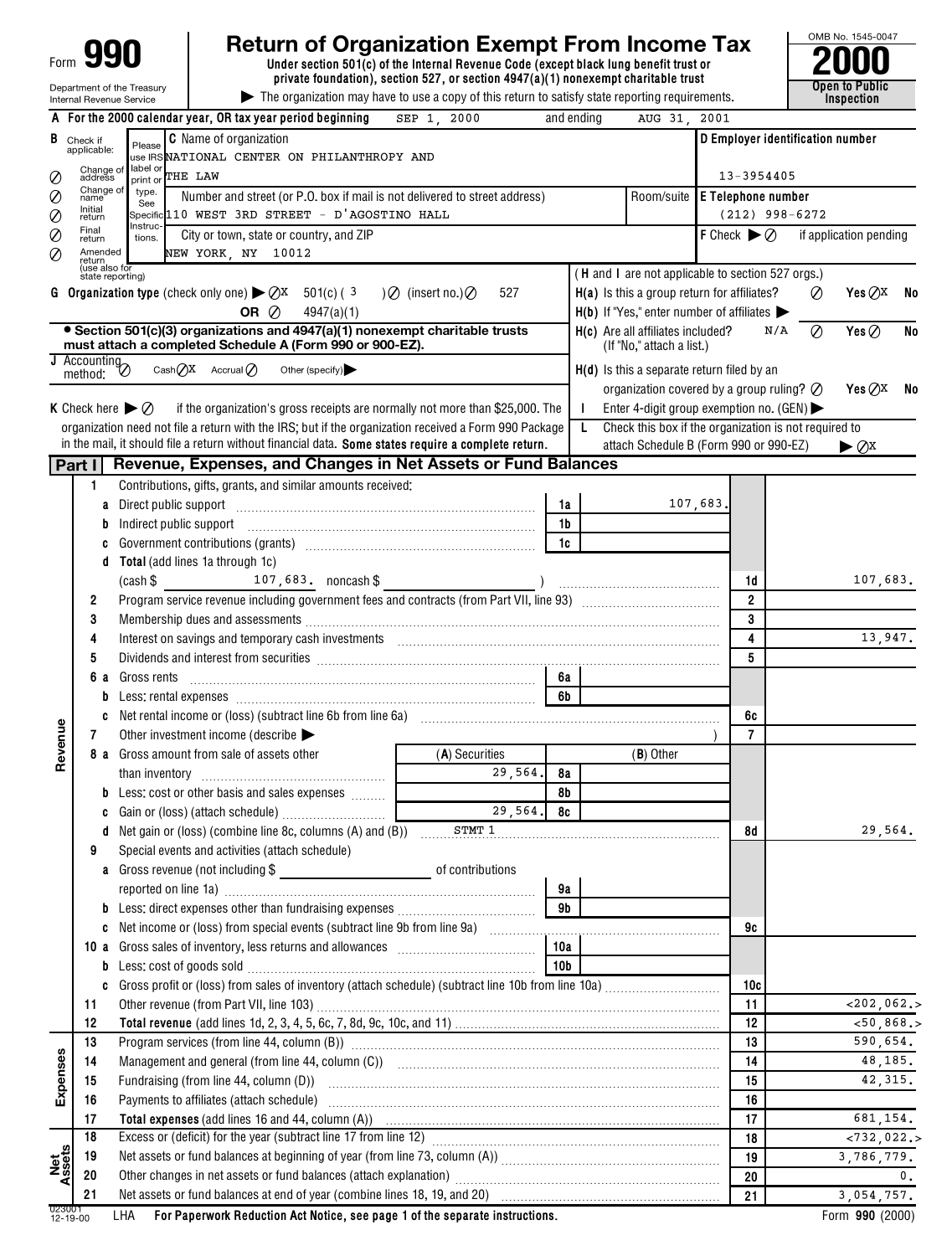|  | NATIONAL CENTER ON PHILANTHROPY AND |  |
|--|-------------------------------------|--|
|  |                                     |  |

| Form 990 (2000)<br>THE LAW                                                                                                                                                                                                                                                                                                                   |            |                     |                                                                                                                                                                                                                     | 13-3954405                    | Page 2                                                       |
|----------------------------------------------------------------------------------------------------------------------------------------------------------------------------------------------------------------------------------------------------------------------------------------------------------------------------------------------|------------|---------------------|---------------------------------------------------------------------------------------------------------------------------------------------------------------------------------------------------------------------|-------------------------------|--------------------------------------------------------------|
| <b>Statement of</b><br>Part II<br>Functional Expenses                                                                                                                                                                                                                                                                                        |            |                     | All organizations must complete column (A). Columns (B), (C), and (D) are required for section $501(c)(3)$ and<br>$(4)$ organizations and section $4947(a)(1)$ nonexempt charitable trusts but optional for others. |                               |                                                              |
| Do not include amounts reported on line<br>6b, 8b, 9b, 10b, or 16 of Part I.                                                                                                                                                                                                                                                                 |            | (A) Total           | (B) Program<br>services                                                                                                                                                                                             | (C) Management<br>and general | (D) Fundraising                                              |
| 22 Grants and allocations (attach schedule)                                                                                                                                                                                                                                                                                                  |            |                     |                                                                                                                                                                                                                     |                               |                                                              |
| noncash \$<br>cash \$                                                                                                                                                                                                                                                                                                                        | 22         |                     |                                                                                                                                                                                                                     |                               |                                                              |
| 23 Specific assistance to individuals (attach schedule)                                                                                                                                                                                                                                                                                      | 23         |                     |                                                                                                                                                                                                                     |                               |                                                              |
| 24 Benefits paid to or for members (attach schedule)                                                                                                                                                                                                                                                                                         | 24         |                     |                                                                                                                                                                                                                     |                               |                                                              |
| 25 Compensation of officers, directors, etc.                                                                                                                                                                                                                                                                                                 | 25         | 0.                  | 0                                                                                                                                                                                                                   | 0                             | 0.                                                           |
| 26                                                                                                                                                                                                                                                                                                                                           | 26<br>27   | 271,292.<br>86,327. | 225, 158,<br>71,646.                                                                                                                                                                                                | 24,569<br>7,816               | 21,565.<br>6,865.                                            |
|                                                                                                                                                                                                                                                                                                                                              | 28         | 61,111.             | 50,716.                                                                                                                                                                                                             | 5,531                         | 4.864.                                                       |
|                                                                                                                                                                                                                                                                                                                                              | 29         | 23, 134.            | 19,199                                                                                                                                                                                                              | 2,094                         | 1,841.                                                       |
|                                                                                                                                                                                                                                                                                                                                              | 30         |                     |                                                                                                                                                                                                                     |                               |                                                              |
|                                                                                                                                                                                                                                                                                                                                              | 31         |                     |                                                                                                                                                                                                                     |                               |                                                              |
|                                                                                                                                                                                                                                                                                                                                              | 32         |                     |                                                                                                                                                                                                                     |                               |                                                              |
|                                                                                                                                                                                                                                                                                                                                              | 33         | 1,264.              | 1,049.                                                                                                                                                                                                              | 114                           | 101.                                                         |
|                                                                                                                                                                                                                                                                                                                                              | 34         | 5,017.              | 4.164.                                                                                                                                                                                                              | 454                           | 399.                                                         |
|                                                                                                                                                                                                                                                                                                                                              | 35         | 3,080.              | 2,556.                                                                                                                                                                                                              | 279                           | 245.                                                         |
|                                                                                                                                                                                                                                                                                                                                              | 36         | 57,083.             | 47,375.                                                                                                                                                                                                             | 5,169                         | 4,539.                                                       |
| 37 Equipment rental and maintenance                                                                                                                                                                                                                                                                                                          | 37         |                     |                                                                                                                                                                                                                     |                               |                                                              |
|                                                                                                                                                                                                                                                                                                                                              | 38         | 9,009.              | 9,009.                                                                                                                                                                                                              | 0                             | $\mathfrak{o}$ .                                             |
|                                                                                                                                                                                                                                                                                                                                              | 39         | 38,681.             | 38,681.                                                                                                                                                                                                             | 0                             | $\mathbf{0}$ .                                               |
| 40 Conferences, conventions, and meetings                                                                                                                                                                                                                                                                                                    | 40         | 13,612.             | 13,612                                                                                                                                                                                                              | 0                             | 0.                                                           |
|                                                                                                                                                                                                                                                                                                                                              | 41         |                     |                                                                                                                                                                                                                     |                               |                                                              |
| 42 Depreciation, depletion, etc. (attach schedule)                                                                                                                                                                                                                                                                                           | 42         |                     |                                                                                                                                                                                                                     |                               |                                                              |
| 43 Other expenses (itemize):                                                                                                                                                                                                                                                                                                                 |            |                     |                                                                                                                                                                                                                     |                               |                                                              |
|                                                                                                                                                                                                                                                                                                                                              | 43a<br>43b |                     |                                                                                                                                                                                                                     |                               |                                                              |
|                                                                                                                                                                                                                                                                                                                                              | 43с        |                     |                                                                                                                                                                                                                     |                               |                                                              |
|                                                                                                                                                                                                                                                                                                                                              | 43d        |                     |                                                                                                                                                                                                                     |                               |                                                              |
| SEE STATEMENT 2                                                                                                                                                                                                                                                                                                                              | 43e        | 111,544.            | 107,489.                                                                                                                                                                                                            | 2,159.                        | 1,896.                                                       |
| 44 Total functional expenses (add lines 22 through 43)<br>Organizations completing columns (B)-(D), carry these                                                                                                                                                                                                                              | 44         | 681,154.            | 590,654                                                                                                                                                                                                             | 48,185.                       | 42, 315.                                                     |
| Reporting of Joint Costs. Did you report in column (B) (Program services) any joint costs from a combined educational campaign and                                                                                                                                                                                                           |            |                     |                                                                                                                                                                                                                     |                               |                                                              |
|                                                                                                                                                                                                                                                                                                                                              |            |                     |                                                                                                                                                                                                                     | ▶⊘                            | Yes $QX$ No                                                  |
| If "Yes," enter (i) the aggregate amount of these joint costs \$ _____________________; (ii) the amount allocated to Program services \$                                                                                                                                                                                                     |            |                     |                                                                                                                                                                                                                     |                               |                                                              |
| (iii) the amount allocated to Management and general \$                                                                                                                                                                                                                                                                                      |            |                     | $\frac{1}{2}$ and (iv) the amount allocated to Fundraising \$                                                                                                                                                       |                               |                                                              |
| Part III Statement of Program Service Accomplishments                                                                                                                                                                                                                                                                                        |            |                     |                                                                                                                                                                                                                     |                               |                                                              |
| What is the organization's primary exempt purpose? > SEE STATEMENT 3                                                                                                                                                                                                                                                                         |            |                     |                                                                                                                                                                                                                     |                               |                                                              |
|                                                                                                                                                                                                                                                                                                                                              |            |                     |                                                                                                                                                                                                                     |                               | Program Service<br>Expenses                                  |
| All organizations must describe their exempt purpose achievements in a clear and concise manner. State the number of clients served, publications issued, etc. Discuss<br>achievements that are not measurable. (Section 501(c)(3) and (4) organizations and 4947(a)(1) nonexempt charitable trusts must also enter the amount of grants and |            |                     |                                                                                                                                                                                                                     |                               | (Required for 501(c)(3) and<br>$(4)$ orgs., and $4947(a)(1)$ |
| allocations to others.)                                                                                                                                                                                                                                                                                                                      |            |                     |                                                                                                                                                                                                                     |                               | trusts; but optional for others.)                            |
| <b>a</b> SUPPORT OF THE NATIONAL CENTER ON PHILANTHROPY AND THE LAW                                                                                                                                                                                                                                                                          |            |                     |                                                                                                                                                                                                                     |                               |                                                              |
|                                                                                                                                                                                                                                                                                                                                              |            |                     |                                                                                                                                                                                                                     |                               |                                                              |
|                                                                                                                                                                                                                                                                                                                                              |            |                     | (Grants and allocations \$)                                                                                                                                                                                         |                               | 590,654.                                                     |
| b                                                                                                                                                                                                                                                                                                                                            |            |                     |                                                                                                                                                                                                                     |                               |                                                              |
|                                                                                                                                                                                                                                                                                                                                              |            |                     |                                                                                                                                                                                                                     |                               |                                                              |
|                                                                                                                                                                                                                                                                                                                                              |            |                     |                                                                                                                                                                                                                     |                               |                                                              |
|                                                                                                                                                                                                                                                                                                                                              |            |                     | (Grants and allocations \$)                                                                                                                                                                                         |                               |                                                              |
|                                                                                                                                                                                                                                                                                                                                              |            |                     |                                                                                                                                                                                                                     |                               |                                                              |
|                                                                                                                                                                                                                                                                                                                                              |            |                     |                                                                                                                                                                                                                     |                               |                                                              |
|                                                                                                                                                                                                                                                                                                                                              |            |                     |                                                                                                                                                                                                                     |                               |                                                              |
|                                                                                                                                                                                                                                                                                                                                              |            |                     | (Grants and allocations \$)                                                                                                                                                                                         |                               |                                                              |
| d                                                                                                                                                                                                                                                                                                                                            |            |                     |                                                                                                                                                                                                                     |                               |                                                              |
|                                                                                                                                                                                                                                                                                                                                              |            |                     |                                                                                                                                                                                                                     |                               |                                                              |
|                                                                                                                                                                                                                                                                                                                                              |            |                     |                                                                                                                                                                                                                     |                               |                                                              |
|                                                                                                                                                                                                                                                                                                                                              |            |                     | (Grants and allocations \$                                                                                                                                                                                          |                               |                                                              |
| <b>e</b> Other program services (attach schedule)                                                                                                                                                                                                                                                                                            |            |                     | (Grants and allocations \$                                                                                                                                                                                          |                               |                                                              |
| f Total of Program Service Expenses (should equal line 44, column (B), Program services)<br>023011                                                                                                                                                                                                                                           |            |                     |                                                                                                                                                                                                                     | ▶                             | 590,654.<br>$Larm$ 000 (9000)                                |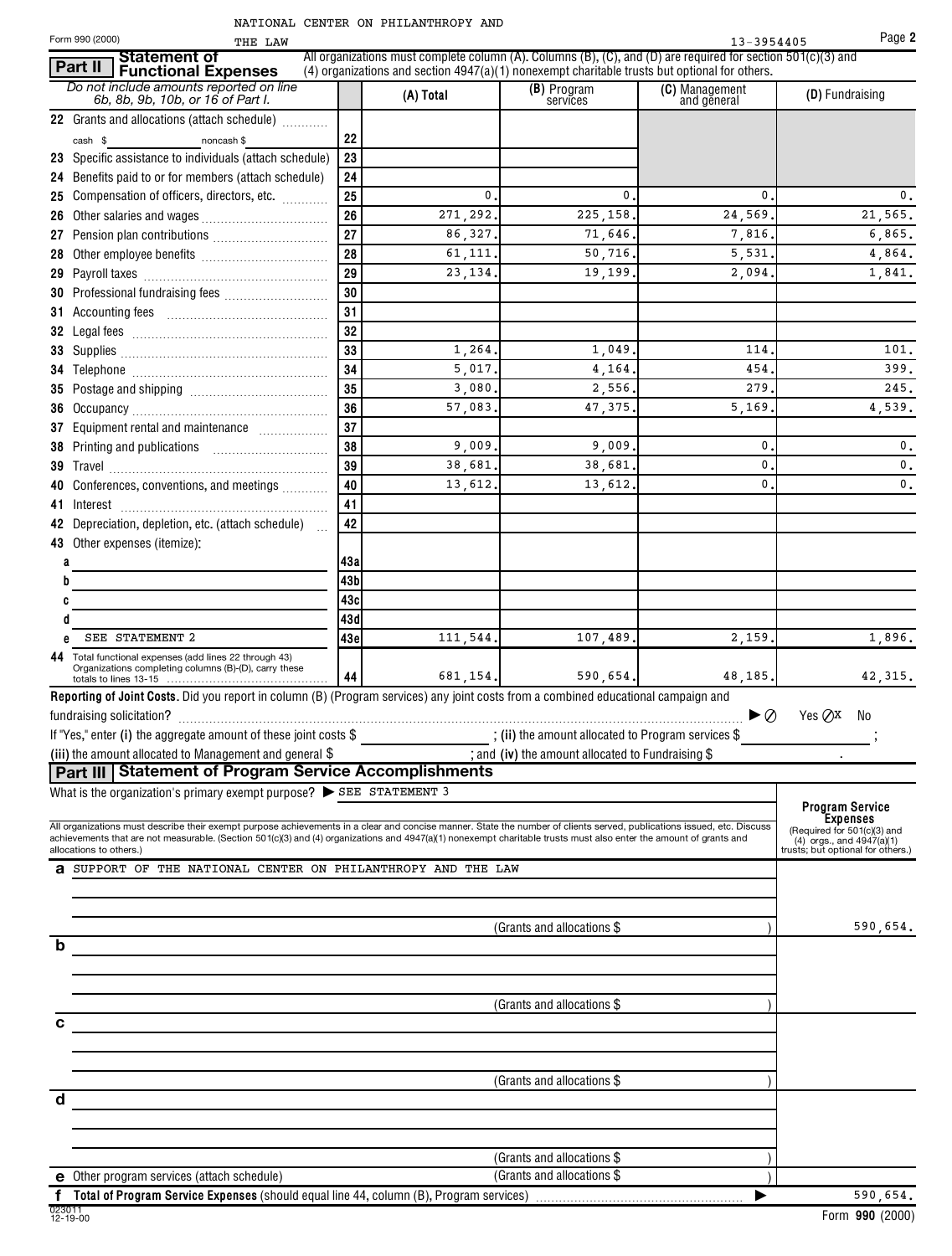#### THE LAW 13-3954405 Form 990 (2000) Page **3 Part IV** | Balance Sheets **Note:** *Where required, attached schedules and amounts within the description column* **(A) (B)** *should be for end-of-year amounts only.* Beginning of year  $\parallel$   $\parallel$  End of year 1,040,415, 45 1,167,851. **45** Cash - non-interest-bearing ~~~~~~~~~~~~~~~~~~~~~~~~~~ **45 46 46** Savings and temporary cash investments ~~~~~~~~~~~~~~~~~~~~ **47 a** Accounts receivable ~~~~~~~~~~~~~~ **47a 47b 47c b** Less: allowance for doubtful accounts .................. **48a** 1,194,109. **48** Pledges receivable **a** ……………………………………… **48b** 2,008,034**. 48c** 1,194,109 **48c b** Less: allowance for doubtful accounts  $\ldots$ **49** Grants receivable ~~~~~~~~~~~~~~~~~~~~~~~~~~~~~~~ **49 50** Receivables from officers, directors, trustees, and key employees **50 Assets 51a 51 a** Other notes and loans receivable  $\ldots$   $\ldots$   $\ldots$   $\ldots$ **51c b** Less: allowance for doubtful accounts  $\ldots$   $\ldots$  **51b 52** Inventories for sale or use ~~~~~~~~~~~~~~~~~~~~~~~~~~~ **52 53** Prepaid expenses and deferred charges ~~~~~~~~~~~~~~~~~~~~~ **53** Investments - securities  $STMT$  4<br>  $\blacktriangleright \oslash$  Cost  $\oslash x$  FMV **54**  $Cost$   $QX$   $FMV$   $739,330$   $54$   $693,297$ . **54 55 a** Investments - land, buildings, and equipment: basis ~~~~~~~~~~~~~~~ **55a 55b 55c b** Less: accumulated depreciation~~~~~~~~~ Investments - other ~~~~~~~~~~~~~~~~~~~~~~~~~~~~~~ **56 56 57a 57 a** Land, buildings, and equipment: basis  $\ldots$ Less: accumulated depreciation  $~\dots~$ **57b b 57c 58** Other assets (describe  $\blacktriangleright$ **58** 3,787,779. 3,055,257. **59 Total assets** (add lines 45 through 58) (must equal line 74) **59** 1,000. 500. **60 60** Accounts payable and accrued expenses ~~~~~~~~~~~~~~~~~~~~~ **61 61** Grants payable  $~\dots$   $~\dots$   $~\dots$   $~\dots$   $~\dots$   $~\dots$   $~\dots$   $~\dots$   $~\dots$   $~\dots$   $~\dots$   $~\dots$   $~\dots$ **62** Deferred revenue ~~~~~~~~~~~~~~~~~~~~~~~~~~~~~~~ **62 Liabilities** Loans from officers, directors, trustees, and key employees ~~~~~~~~~~~~ **63 63 64a 64 a** Tax-exempt bond liabilities ~~~~~~~~~~~~~~~~~~~~~~~~~~~ **64b b** Mortgages and other notes payable ~~~~~~~~~~~~~~~~~~~~~~~ Other liabilities (describe 9 ) **65 65** 1,000. 500. **66 Total liabilities** (add lines 60 through 65) **66 Organizations that follow SFAS 117, check here ▶ ⊘x** and complete lines 67 through 69 and lines 73 and 74. **Net Assets or Fund Balances Net Assets or Fund Balances** 999,385. 67 | 840,834 **67** Unrestricted ~~~~~~~~~~~~~~~~~~~~~~~~~~~~~~~~~ **67** 2,504,894. 1,928,523. **68 68** Temporarily restricted ~~~~~~~~~~~~~~~~~~~~~~~~~~~~~ 282,500. 285,400. **69 69** Permanently restricted **Organizations that do not follow SFAS 117, check here**  $\triangleright \varnothing$  and complete lines 70 through 74. **70 70** Capital stock, trust principal, or current funds **~~~~~~~~~~~~~~~~~~~ 71 71** Paid-in or capital surplus, or land, building, and equipment fund *...............................*... **72 72** Retained earnings, endowment, accumulated income, or other funds \_\_\_\_\_\_\_\_\_\_\_\_\_\_\_\_ **73 Total net assets or fund balances** (add lines 67 through 69 OR lines 70 through 72; column (A) must equal line 19 and column (B) must equal line 21) ~~~~~~~~~ 3,786,779. 73 3,054,757 **73** 3,787,779, 74 3,055,257. **74 74 Total liabilities and net assets / fund balances** (add lines 66 and 73)

Form 990 is available for public inspection and, for some people, serves as the primary or sole source of information about a particular organization. How the public perceives an organization in such cases may be determined by the information presented on its return. Therefore, please make sure the return is complete and accurate and fully describes, in Part III, the organization's programs and accomplishments.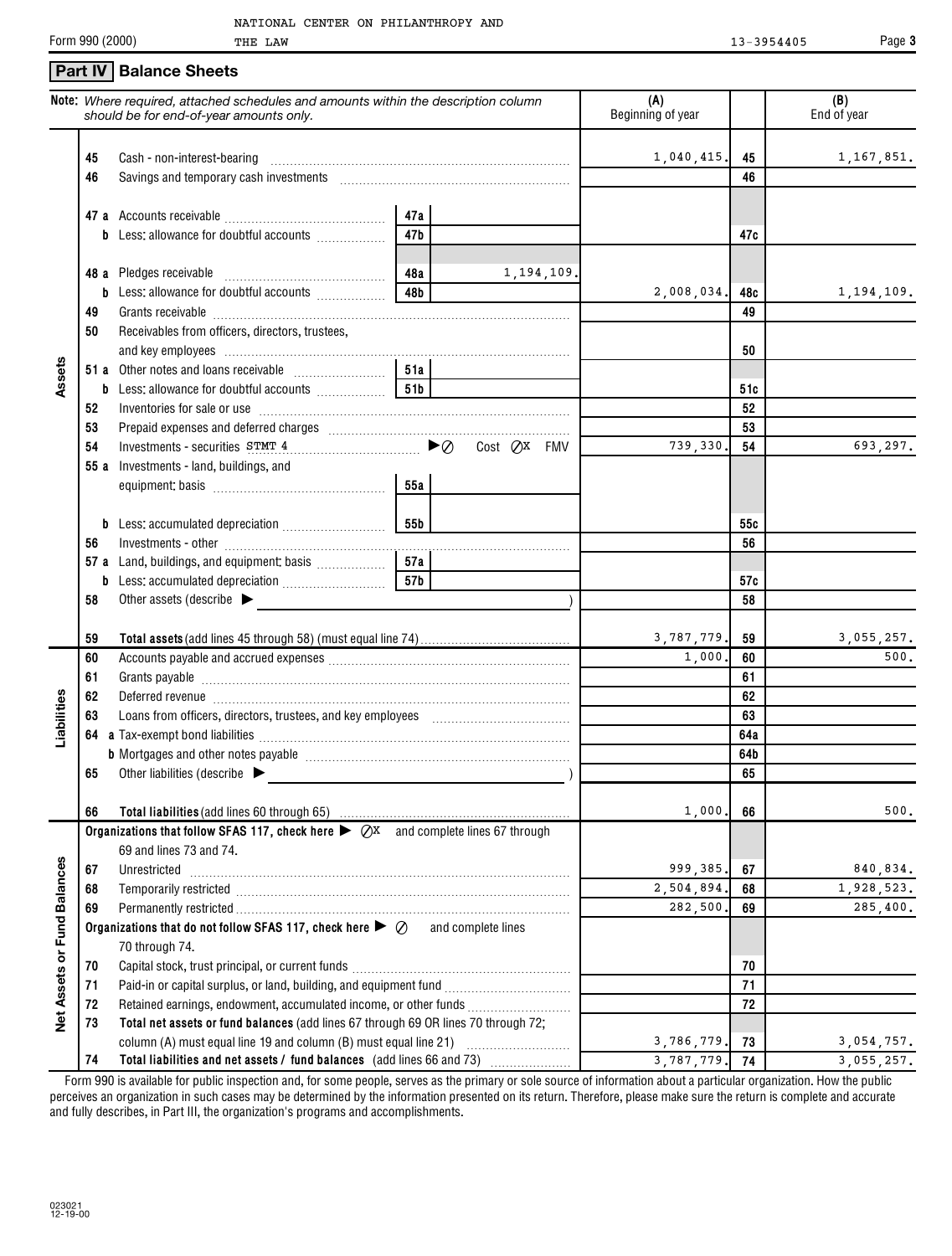| <b>Reconciliation of Revenue per Audited</b><br>Part IV-A<br><b>Financial Statements with Revenue per</b><br>Return |              |             |   | Part IV-B<br>Return                                           | <b>Reconciliation of Expenses per Audited</b><br><b>Financial Statements With Expenses per</b> |                       |                                                                   |                            |
|---------------------------------------------------------------------------------------------------------------------|--------------|-------------|---|---------------------------------------------------------------|------------------------------------------------------------------------------------------------|-----------------------|-------------------------------------------------------------------|----------------------------|
| Total revenue, gains, and other support<br>а                                                                        |              | $<$ 50,868. | a | Total expenses and losses per<br>audited financial statements |                                                                                                | ▶                     | a                                                                 | 681,154.                   |
| Amounts included on line a but not on<br>b                                                                          |              |             | b | Amounts included on line a but not on<br>line 17, Form 990:   |                                                                                                |                       |                                                                   |                            |
| line 12, Form 990:                                                                                                  |              |             |   | (1) Donated services                                          |                                                                                                |                       |                                                                   |                            |
| (1) Net unrealized gains<br>on investments \$                                                                       |              |             |   | and use of facilities \$                                      |                                                                                                |                       |                                                                   |                            |
| (2) Donated services                                                                                                |              |             |   | (2) Prior year adjustments<br>reported on line 20,            |                                                                                                |                       |                                                                   |                            |
| and use of facilities $\mathbf{\$}$                                                                                 |              |             |   | Form 990 $$                                                   |                                                                                                |                       |                                                                   |                            |
| (3) Recoveries of prior                                                                                             |              |             |   | (3) Losses reported on                                        |                                                                                                |                       |                                                                   |                            |
| year grants $\ldots$ , $\$\$                                                                                        |              |             |   | line 20, Form 990 $$ \$                                       |                                                                                                |                       |                                                                   |                            |
| (4) Other (specify):                                                                                                |              |             |   | (4) Other (specify):                                          |                                                                                                |                       |                                                                   |                            |
|                                                                                                                     |              |             |   |                                                               |                                                                                                |                       |                                                                   |                            |
| Add amounts on lines (1) through (4) _______                                                                        | b            |             |   | Add amounts on lines (1) through (4)                          |                                                                                                |                       | b                                                                 |                            |
| C                                                                                                                   | $\mathbf{c}$ | 50,868.     |   |                                                               |                                                                                                | ▶                     | c                                                                 | 681,154.                   |
| Amounts included on line 12, Form<br>d<br>990 but not on line a:                                                    |              |             |   | Amounts included on line 17, Form<br>990 but not on line a:   |                                                                                                |                       |                                                                   |                            |
|                                                                                                                     |              |             |   |                                                               |                                                                                                |                       |                                                                   |                            |
| (1) Investment expenses                                                                                             |              |             |   | (1) Investment expenses                                       |                                                                                                |                       |                                                                   |                            |
| not included on                                                                                                     |              |             |   | not included on                                               |                                                                                                |                       |                                                                   |                            |
| line 6b, Form $990$ \$                                                                                              |              |             |   | line 6b, Form $990$ \$                                        |                                                                                                |                       |                                                                   |                            |
| (2) Other (specify):                                                                                                |              |             |   | (2) Other (specify):                                          |                                                                                                |                       |                                                                   |                            |
|                                                                                                                     | d            |             |   | Add amounts on lines (1) and (2)                              |                                                                                                | $\blacktriangleright$ | d                                                                 |                            |
| Total revenue per line 12, Form 990<br>e                                                                            |              |             |   | e Total expenses per line 17, Form 990                        |                                                                                                |                       |                                                                   |                            |
| (line <b>c</b> plus line <b>d</b> )                                                                                 |              | 50,868.     |   | (line c plus line d)                                          |                                                                                                |                       | e                                                                 | 681,154.                   |
| List of Officers, Directors, Trustees, and Key Employees (List each one even if not compensated.)<br>Part V         |              |             |   |                                                               |                                                                                                |                       |                                                                   |                            |
| (A) Name and address                                                                                                |              |             |   | (B) Title and average hours                                   | (C) Compensation<br>$(\text{if not paid}, \text{enter})$                                       |                       | <b>D</b> Contributions to<br>employee benefit<br>plans & deferred | (E) Expense<br>account and |
|                                                                                                                     |              |             |   | per week devoted to<br>position                               |                                                                                                |                       | compensation                                                      | other allowances           |
| SEE STATEMENT 6                                                                                                     |              |             |   |                                                               |                                                                                                |                       |                                                                   |                            |
|                                                                                                                     |              |             |   |                                                               |                                                                                                |                       |                                                                   |                            |
|                                                                                                                     |              |             |   |                                                               | 0.                                                                                             |                       | 0.                                                                |                            |
|                                                                                                                     |              |             |   |                                                               |                                                                                                |                       |                                                                   |                            |
|                                                                                                                     |              |             |   |                                                               |                                                                                                |                       |                                                                   |                            |
|                                                                                                                     |              |             |   |                                                               |                                                                                                |                       |                                                                   |                            |
|                                                                                                                     |              |             |   |                                                               |                                                                                                |                       |                                                                   |                            |
|                                                                                                                     |              |             |   |                                                               |                                                                                                |                       |                                                                   |                            |
|                                                                                                                     |              |             |   |                                                               |                                                                                                |                       |                                                                   |                            |
|                                                                                                                     |              |             |   |                                                               |                                                                                                |                       |                                                                   |                            |
|                                                                                                                     |              |             |   |                                                               |                                                                                                |                       |                                                                   |                            |
|                                                                                                                     |              |             |   |                                                               |                                                                                                |                       |                                                                   |                            |
|                                                                                                                     |              |             |   |                                                               |                                                                                                |                       |                                                                   |                            |
|                                                                                                                     |              |             |   |                                                               |                                                                                                |                       |                                                                   |                            |
|                                                                                                                     |              |             |   |                                                               |                                                                                                |                       |                                                                   |                            |
|                                                                                                                     |              |             |   |                                                               |                                                                                                |                       |                                                                   |                            |
|                                                                                                                     |              |             |   |                                                               |                                                                                                |                       |                                                                   |                            |
|                                                                                                                     |              |             |   |                                                               |                                                                                                |                       |                                                                   |                            |
|                                                                                                                     |              |             |   |                                                               |                                                                                                |                       |                                                                   |                            |
|                                                                                                                     |              |             |   |                                                               |                                                                                                |                       |                                                                   |                            |
|                                                                                                                     |              |             |   |                                                               |                                                                                                |                       |                                                                   |                            |
|                                                                                                                     |              |             |   |                                                               |                                                                                                |                       |                                                                   |                            |
|                                                                                                                     |              |             |   |                                                               |                                                                                                |                       |                                                                   |                            |
|                                                                                                                     |              |             |   |                                                               |                                                                                                |                       |                                                                   |                            |
|                                                                                                                     |              |             |   |                                                               |                                                                                                |                       |                                                                   |                            |
|                                                                                                                     |              |             |   |                                                               |                                                                                                |                       |                                                                   |                            |
|                                                                                                                     |              |             |   |                                                               |                                                                                                |                       |                                                                   |                            |
|                                                                                                                     |              |             |   |                                                               |                                                                                                |                       |                                                                   |                            |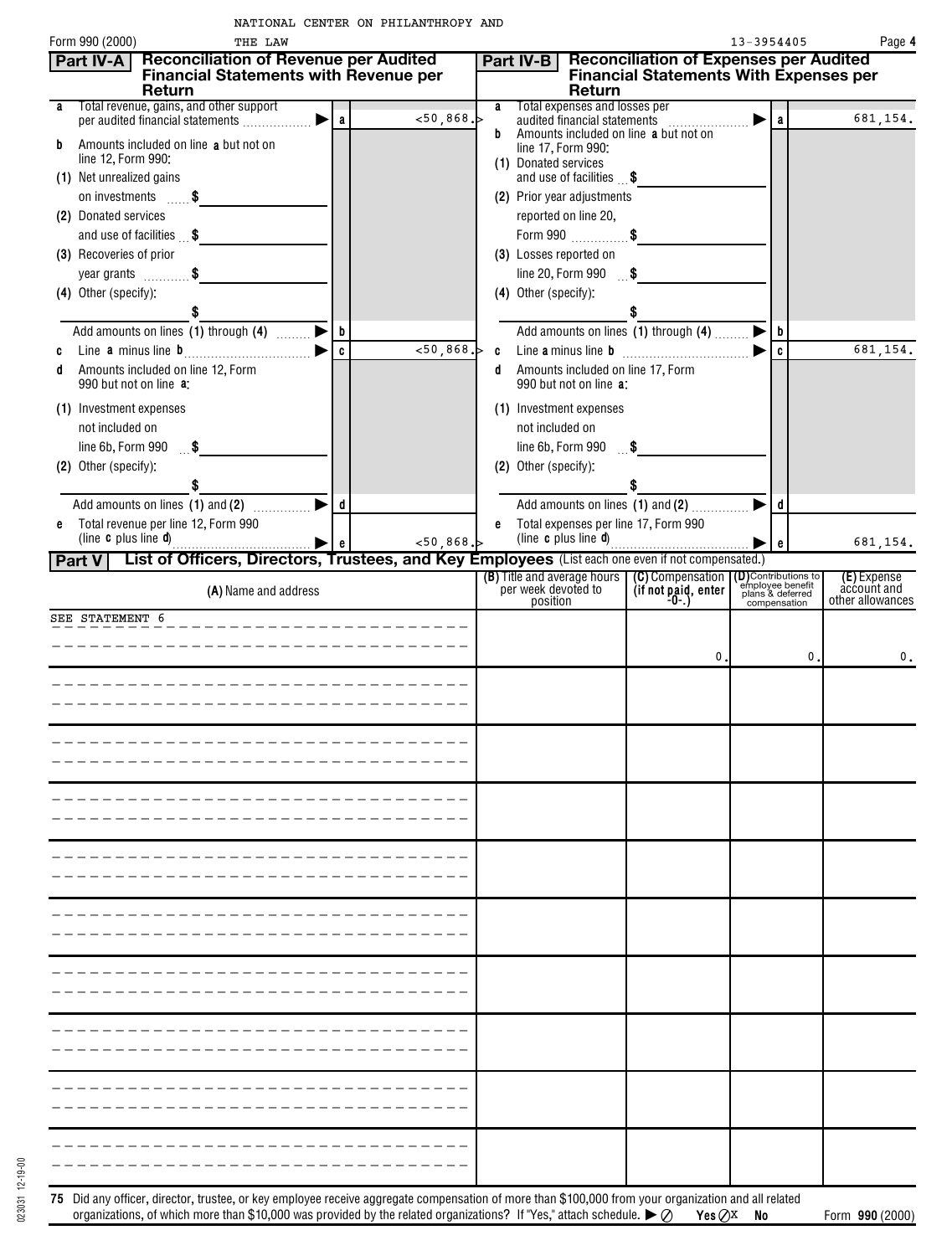|  | NATIONAL CENTER ON PHILANTHROPY AND |  |
|--|-------------------------------------|--|
|  |                                     |  |

|                    | Form 990 (2000)<br>13-3954405<br>THE LAW                                                                                                                                         |     |    | Page 5          |
|--------------------|----------------------------------------------------------------------------------------------------------------------------------------------------------------------------------|-----|----|-----------------|
|                    | Part VI   Other Information                                                                                                                                                      |     |    | N/A Yes No      |
| 76                 | Did the organization engage in any activity not previously reported to the IRS? If "Yes," attach a detailed description of each activity                                         | 76  |    | x               |
| 77                 |                                                                                                                                                                                  | 77  |    | x               |
|                    | If "Yes," attach a conformed copy of the changes.                                                                                                                                |     |    |                 |
|                    |                                                                                                                                                                                  | 78a |    | Х               |
|                    |                                                                                                                                                                                  | 78b |    |                 |
| 79                 |                                                                                                                                                                                  | 79  |    | x               |
|                    | If "Yes," attach a statement.                                                                                                                                                    |     |    |                 |
|                    | 80 a Is the organization related (other than by association with a statewide or nationwide organization) through common membership,                                              |     |    |                 |
|                    |                                                                                                                                                                                  | 80a | Χ  |                 |
|                    | <b>b</b> If "Yes," enter the name of the organization > NEW YORK UNIVERSITY                                                                                                      |     |    |                 |
|                    | and check whether it is $QX$ exempt $ORQ$<br>nonexempt.                                                                                                                          |     |    |                 |
|                    | 81 a Enter the amount of political expenditures, direct or indirect, as described in the                                                                                         |     |    |                 |
|                    | 0.                                                                                                                                                                               |     |    |                 |
|                    |                                                                                                                                                                                  | 81b |    | х               |
|                    | 82 a Did the organization receive donated services or the use of materials, equipment, or facilities at no charge or at substantially less than                                  |     |    |                 |
|                    |                                                                                                                                                                                  | 82a |    | х               |
|                    | <b>b</b> If "Yes," you may indicate the value of these items here. Do not include this amount as revenue in Part I or as an                                                      |     |    |                 |
|                    | N/A<br>  82b                                                                                                                                                                     |     |    |                 |
|                    | 83 a Did the organization comply with the public inspection requirements for returns and exemption applications?                                                                 | 83a | Х  |                 |
|                    |                                                                                                                                                                                  | 83b | x  |                 |
| 84 a               |                                                                                                                                                                                  | 84a |    | х               |
|                    | <b>b</b> If "Yes," did the organization include with every solicitation an express statement that such contributions or gifts were not                                           |     |    |                 |
|                    |                                                                                                                                                                                  | 84b |    |                 |
| 85                 |                                                                                                                                                                                  | 85a |    |                 |
|                    | N/A                                                                                                                                                                              | 85b |    |                 |
|                    | If "Yes" was answered to either 85a or 85b, do not complete 85c through 85h below unless the organization received a waiver for proxy tax                                        |     |    |                 |
|                    | owed for the prior year.                                                                                                                                                         |     |    |                 |
| C                  | Dues, assessments, and similar amounts from members [111] with an according to the system of the Dues, assessments, and similar amounts from members<br>85с<br>N/A               |     |    |                 |
|                    | 85d<br>N/A                                                                                                                                                                       |     |    |                 |
| e                  | 85с<br>N/A                                                                                                                                                                       |     |    |                 |
| f                  | 85f<br>N/A<br>Taxable amount of lobbying and political expenditures (line 85d less 85e) [10] [10] [10] Taxable amount of lobbying and political expenditures (line 85d less 85e) |     |    |                 |
| g                  | N/A                                                                                                                                                                              | 85g |    |                 |
| h.                 | If section $6033(e)(1)(A)$ dues notice were sent, does the organization agree to add the amount in 85f to its reasonable estimate of dues                                        |     |    |                 |
|                    | N/A                                                                                                                                                                              | 85h |    |                 |
| 86                 | 501(c)(7) organizations. Enter: a Initiation fees and capital contributions included on line 12<br>86a l<br>N/A                                                                  |     |    |                 |
|                    | 86b<br>N/A                                                                                                                                                                       |     |    |                 |
| 87                 | 501(c)(12) organizations. Enter: a Gross income from members or shareholders <i>manuminaminal</i><br>87a<br>N/A                                                                  |     |    |                 |
|                    | <b>b</b> Gross income from other sources. (Do not net amounts due or paid to other sources                                                                                       |     |    |                 |
|                    | 87b<br>N/A                                                                                                                                                                       |     |    |                 |
| 88                 | At any time during the year, did the organization own a 50% or greater interest in a taxable corporation or partnership,                                                         |     |    |                 |
|                    | or an entity disregarded as separate from the organization under Regulations sections 301.7701-2 and 301.7701-3?                                                                 |     |    |                 |
|                    |                                                                                                                                                                                  | 88  |    | х               |
|                    | 89 a 501(c)(3) organizations. Enter: Amount of tax imposed on the organization during the year under:                                                                            |     |    |                 |
|                    | section $4911$<br>0.                                                                                                                                                             |     |    |                 |
|                    | <b>b</b> $501(c)(3)$ and $501(c)(4)$ organizations. Did the organization engage in any section 4958 excess benefit                                                               |     |    |                 |
|                    | transaction during the year or did it become aware of an excess benefit transaction from a prior year?                                                                           |     |    |                 |
|                    |                                                                                                                                                                                  | 89b |    | х               |
|                    | c Enter: Amount of tax imposed on the organization managers or disqualified persons during the year under                                                                        |     |    |                 |
|                    |                                                                                                                                                                                  |     |    | 0.              |
|                    |                                                                                                                                                                                  |     |    | 0.              |
|                    | <b>90 a</b> List the states with which a copy of this return is filed $\triangleright$ NEW YORK                                                                                  |     |    |                 |
| b                  | 90 <sub>b</sub>                                                                                                                                                                  |     |    | $\mathbf 0$     |
|                    |                                                                                                                                                                                  |     |    |                 |
| 91                 | The books are in care of $\triangleright$ KERRI CARPENTER<br>Telephone no. $\triangleright$ (212) 998-2913<br><u> 1980 - Johann Barn, mars an t-Amerikaansk kommunister (</u>    |     |    |                 |
|                    |                                                                                                                                                                                  |     |    |                 |
|                    | $Located at$ $\triangleright$ 726 BROADWAY, ROOM 268D, NEW YORK, N.Y.<br>ZIP code > 10003-9580                                                                                   |     |    |                 |
|                    |                                                                                                                                                                                  |     |    |                 |
| 92                 |                                                                                                                                                                                  |     | ▶⊘ |                 |
|                    |                                                                                                                                                                                  | N/A |    |                 |
| 023041<br>12-19-00 |                                                                                                                                                                                  |     |    | Form 990 (2000) |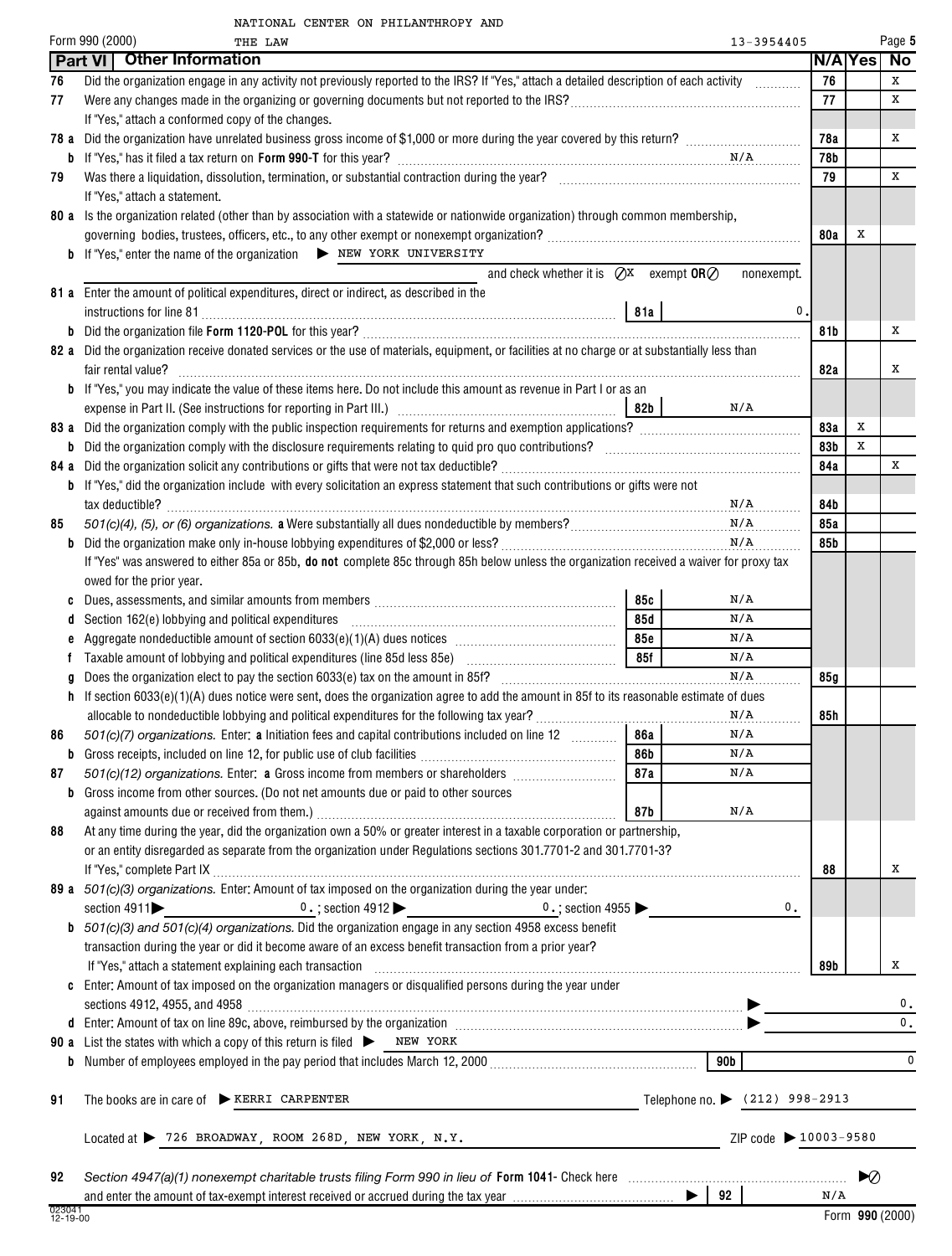| NATIONAL CENTER ON PHILANTHROPY AND                                                                                                                    |                                |                                            |                               |                                                       |                | Page 6                                      |
|--------------------------------------------------------------------------------------------------------------------------------------------------------|--------------------------------|--------------------------------------------|-------------------------------|-------------------------------------------------------|----------------|---------------------------------------------|
| Form 990 (2000)<br>THE LAW                                                                                                                             |                                |                                            |                               |                                                       | $13 - 3954405$ |                                             |
| <b>Analysis of Income-Producing Activities</b><br><b>Part VII</b><br>Enter gross amounts unless otherwise<br>indicated.<br>93 Program service revenue: | (A)<br><b>Business</b><br>code | Unrelated business income<br>(B)<br>Amount | (C)<br>Exclu-<br>sion<br>code | Excluded by section 512, 513, or 514<br>(D)<br>Amount |                | (E)<br>Related or exempt<br>function income |
| a<br>b                                                                                                                                                 |                                |                                            |                               |                                                       |                |                                             |
| c                                                                                                                                                      |                                |                                            |                               |                                                       |                |                                             |
| d                                                                                                                                                      |                                |                                            |                               |                                                       |                |                                             |
| е                                                                                                                                                      |                                |                                            |                               |                                                       |                |                                             |
| Medicare/Medicaid payments<br>g Fees and contracts from government agencies                                                                            |                                |                                            |                               |                                                       |                |                                             |
| 94<br>Interest on savings and temporary<br>95<br>cash investments                                                                                      |                                |                                            | 14                            |                                                       | 13,947.        |                                             |
|                                                                                                                                                        |                                |                                            |                               |                                                       |                |                                             |
| Net rental income or (loss) from real estate:<br>97                                                                                                    |                                |                                            |                               |                                                       |                |                                             |

# **Part IX Information Regarding Taxable Subsidiaries and Disregarded Entities**

**Part VIII Relationship of Activities to the Accomplishment of Exempt Purposes**

**105 Total** (add line 104, columns (B), (D), and (E)) ~~~~~~~~~~~~~~~~~~~~~~~~~~~~~~~~~~~~~ |

MISCELLANOUS INCOME (60. UNITSCELLANOUS INCOME

INVESTMENTS 14 <202,722.>

Line No. Explain how each activity for which income is reported in column (E) of Part VII contributed importantly to the accomplishment of the organization's

18 29,564. 0.

0.  $\vert$  <158,551.> 0.

**98** Net rental income or (loss) from personal property  $\ldots$ **99** Other investment income ~~~~~~~~~~~~~

**b** not debt-financed property \_\_\_\_\_\_\_\_\_\_\_\_\_\_\_\_\_\_\_\_\_\_\_\_\_\_\_\_\_

**101** Net income or (loss) from special events  $\ldots$ **102** Gross profit or (loss) from sales of inventory  $\ldots$ 

other than inventory ~~~~~~~~~~~~~~~

**104** Subtotal (add columns  $(B)$ ,  $(D)$ , and  $(E)$ )  $\ldots$   $\ldots$   $\ldots$ 

**Note:** *Line 105 plus line 1d, Part I, should equal the amount on line 12, Part I.*

 $\blacktriangledown$  | exempt purposes (other than by providing funds for such purposes).

**100** Gain or (loss) from sales of assets

UNRESTRICTED LOSSES ON

**103** Other revenue:

**a b c d e**

|            | (A)<br>Name, address, and EIN of corporation,<br>partnership, or disregarded entity | (B)<br>Percentage of<br>ownership interest | (C)<br>Nature of activities                                                                                                                                                                                                                                                                                                                                      |          | (D)<br>Total income               | (E)<br>End-of-year<br>assets |  |
|------------|-------------------------------------------------------------------------------------|--------------------------------------------|------------------------------------------------------------------------------------------------------------------------------------------------------------------------------------------------------------------------------------------------------------------------------------------------------------------------------------------------------------------|----------|-----------------------------------|------------------------------|--|
|            |                                                                                     | $\frac{0}{0}$                              |                                                                                                                                                                                                                                                                                                                                                                  |          |                                   |                              |  |
|            | N/A                                                                                 | $\%$                                       |                                                                                                                                                                                                                                                                                                                                                                  |          |                                   |                              |  |
|            |                                                                                     | $\%$                                       |                                                                                                                                                                                                                                                                                                                                                                  |          |                                   |                              |  |
|            |                                                                                     | $\frac{0}{0}$                              |                                                                                                                                                                                                                                                                                                                                                                  |          |                                   |                              |  |
| Part X     |                                                                                     |                                            | <b>Information Regarding Transfers Associated with Personal Benefit Contracts</b>                                                                                                                                                                                                                                                                                |          |                                   |                              |  |
|            |                                                                                     |                                            | (a) Did the organization, during the year, receive any funds, directly or indirectly, to pay premiums on a personal benefit contract?                                                                                                                                                                                                                            |          |                                   | Øx<br>Yes<br>No<br>Ø         |  |
| (b)        |                                                                                     |                                            | Did the organization, during the year, pay premiums, directly or indirectly, on a personal benefit contract?                                                                                                                                                                                                                                                     |          |                                   | Øx<br>No<br>Yes              |  |
|            | Note: If "Yes" to (b), file Form 8870 and Form 4720 (see instructions).             |                                            |                                                                                                                                                                                                                                                                                                                                                                  |          |                                   |                              |  |
| Please     |                                                                                     |                                            | Under penalties of perjury, I declare that I have examined this return, including accompanying schedules and statements, and to the best of my knowledge and belief, it is true,<br>correct, and complete. Declaration of preparer (other than officer) is based on all information of which preparer has any knowledge. (Important: See General Instruction W.) |          |                                   |                              |  |
| Sign       |                                                                                     |                                            |                                                                                                                                                                                                                                                                                                                                                                  |          |                                   |                              |  |
| Here       | Signature of officer                                                                |                                            | Date                                                                                                                                                                                                                                                                                                                                                             |          | Type or print name and title      |                              |  |
|            | Preparer's                                                                          |                                            |                                                                                                                                                                                                                                                                                                                                                                  | Date     | Check if<br>self-                 | Preparer's SSN or PTIN       |  |
| Paid       | signature                                                                           |                                            |                                                                                                                                                                                                                                                                                                                                                                  | 04/10/02 | employed $\triangleright \oslash$ |                              |  |
| Preparer's | Firm's name (or yours                                                               | NEW YORK UNIVERSITY                        |                                                                                                                                                                                                                                                                                                                                                                  |          | EIN                               | 13-5562308                   |  |
| Use Only   | if self-employed) and                                                               | 838 BROADWAY 4TH FLOOR                     |                                                                                                                                                                                                                                                                                                                                                                  |          |                                   |                              |  |
|            | address, and ZIP code                                                               | NEW YORK, N.Y. 10003                       |                                                                                                                                                                                                                                                                                                                                                                  |          |                                   | Phone no. (212) 998-2955     |  |
| 023161     |                                                                                     |                                            |                                                                                                                                                                                                                                                                                                                                                                  |          |                                   |                              |  |

 $<$ 158.551.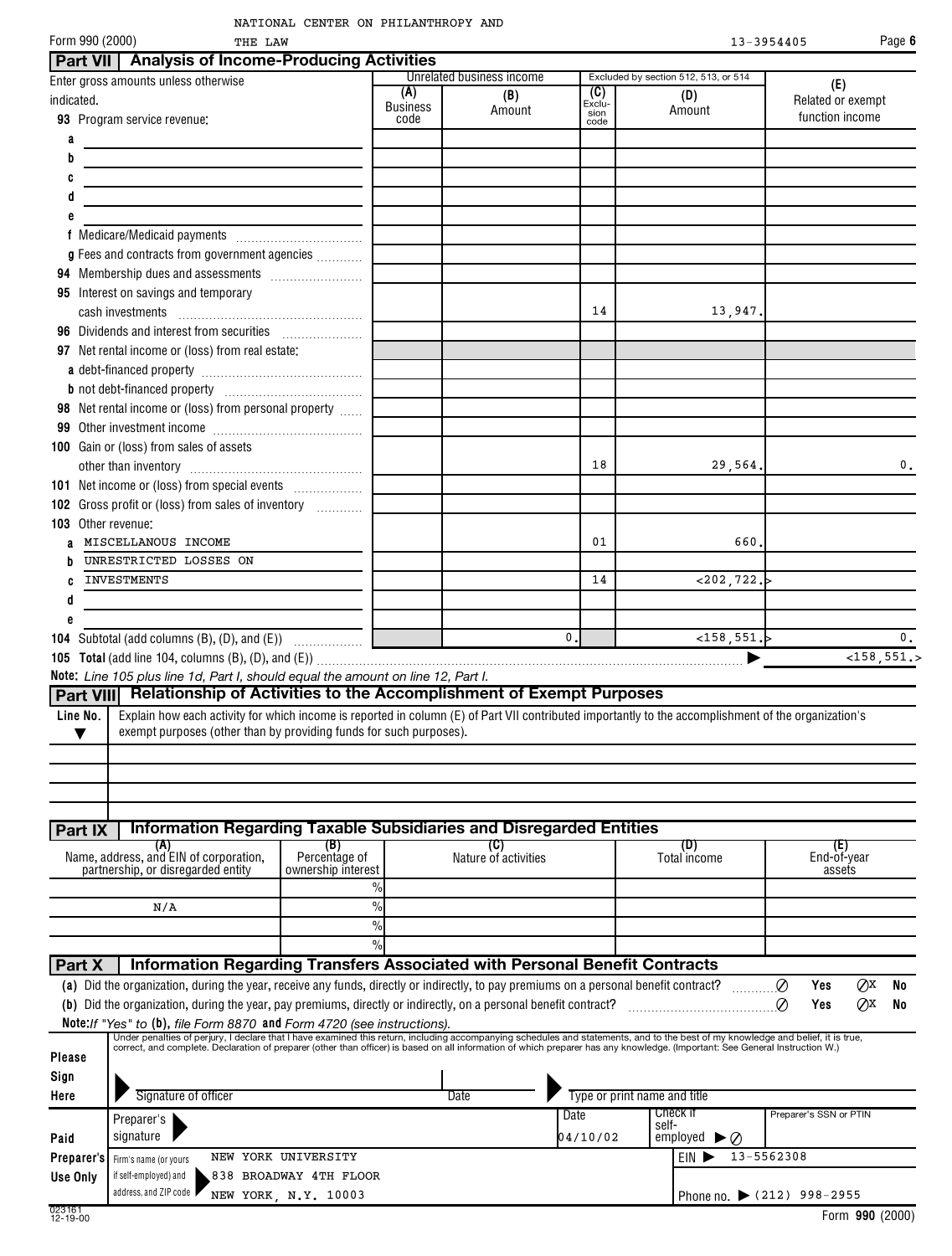| <b>SCHEDULE A</b><br>(Form 990 or 990-EZ)<br>Department of the Treasury                                | <b>Organization Exempt Under Section 501(c)(3)</b><br>(Except Private Foundation) and Section 501(e), 501(f), 501(k),<br>501(n), or Section 4947(a)(1) Nonexempt Charitable Trust<br><b>Supplementary Information</b><br>MUST be completed by the above organizations and attached to their Form 990 or 990-EZ. | OMB No. 1545-0047<br>2000                                      |                     |                                                                              |                                                |
|--------------------------------------------------------------------------------------------------------|-----------------------------------------------------------------------------------------------------------------------------------------------------------------------------------------------------------------------------------------------------------------------------------------------------------------|----------------------------------------------------------------|---------------------|------------------------------------------------------------------------------|------------------------------------------------|
| Internal Revenue Service<br>NATIONAL CENTER ON PHILANTHROPY AND<br>Name of the organization<br>THE LAW |                                                                                                                                                                                                                                                                                                                 | <b>Employer identification number</b><br>13 3954405            |                     |                                                                              |                                                |
| Part I                                                                                                 | Compensation of the Five Highest Paid Employees Other Than Officers, Directors, and Trustees<br>(See instructions. List each one. If there are none, enter "None.")                                                                                                                                             |                                                                |                     |                                                                              |                                                |
|                                                                                                        | (a) Name and address of each employee paid<br>more than \$50,000                                                                                                                                                                                                                                                | (b) Title and average hours<br>per week devoted to<br>position | (c) Compensation    | (d) Contributions to<br>employee benefit<br>plans & deferred<br>compensation | (e) Expense<br>account and other<br>allowances |
| NONE                                                                                                   |                                                                                                                                                                                                                                                                                                                 |                                                                |                     |                                                                              |                                                |
|                                                                                                        |                                                                                                                                                                                                                                                                                                                 |                                                                |                     |                                                                              |                                                |
|                                                                                                        |                                                                                                                                                                                                                                                                                                                 |                                                                |                     |                                                                              |                                                |
|                                                                                                        |                                                                                                                                                                                                                                                                                                                 |                                                                |                     |                                                                              |                                                |
|                                                                                                        |                                                                                                                                                                                                                                                                                                                 |                                                                |                     |                                                                              |                                                |
|                                                                                                        |                                                                                                                                                                                                                                                                                                                 |                                                                |                     |                                                                              |                                                |
| Total number of other employees paid<br>over \$50,000                                                  |                                                                                                                                                                                                                                                                                                                 | $\mathbf{0}$                                                   |                     |                                                                              |                                                |
| Part II                                                                                                | <b>Compensation of the Five Highest Paid Independent Contractors for Professional Services</b><br>(See instructions. List each one (whether individuals or firms). If there are none, enter "None.")                                                                                                            |                                                                |                     |                                                                              |                                                |
|                                                                                                        | (a) Name and address of each independent contractor paid more than \$50,000                                                                                                                                                                                                                                     |                                                                | (b) Type of service |                                                                              | (c) Compensation                               |
| NONE                                                                                                   |                                                                                                                                                                                                                                                                                                                 |                                                                |                     |                                                                              |                                                |
|                                                                                                        |                                                                                                                                                                                                                                                                                                                 |                                                                |                     |                                                                              |                                                |
|                                                                                                        |                                                                                                                                                                                                                                                                                                                 |                                                                |                     |                                                                              |                                                |
|                                                                                                        |                                                                                                                                                                                                                                                                                                                 |                                                                |                     |                                                                              |                                                |
|                                                                                                        |                                                                                                                                                                                                                                                                                                                 |                                                                |                     |                                                                              |                                                |
|                                                                                                        |                                                                                                                                                                                                                                                                                                                 |                                                                |                     |                                                                              |                                                |
| Total number of others receiving over                                                                  | For Paperwork Reduction Act Notice, see page 1 of the Instructions for Form 990 and Form 990-EZ.                                                                                                                                                                                                                | 0                                                              |                     |                                                                              | Schedule A (Form 990 or 990-EZ) 2000           |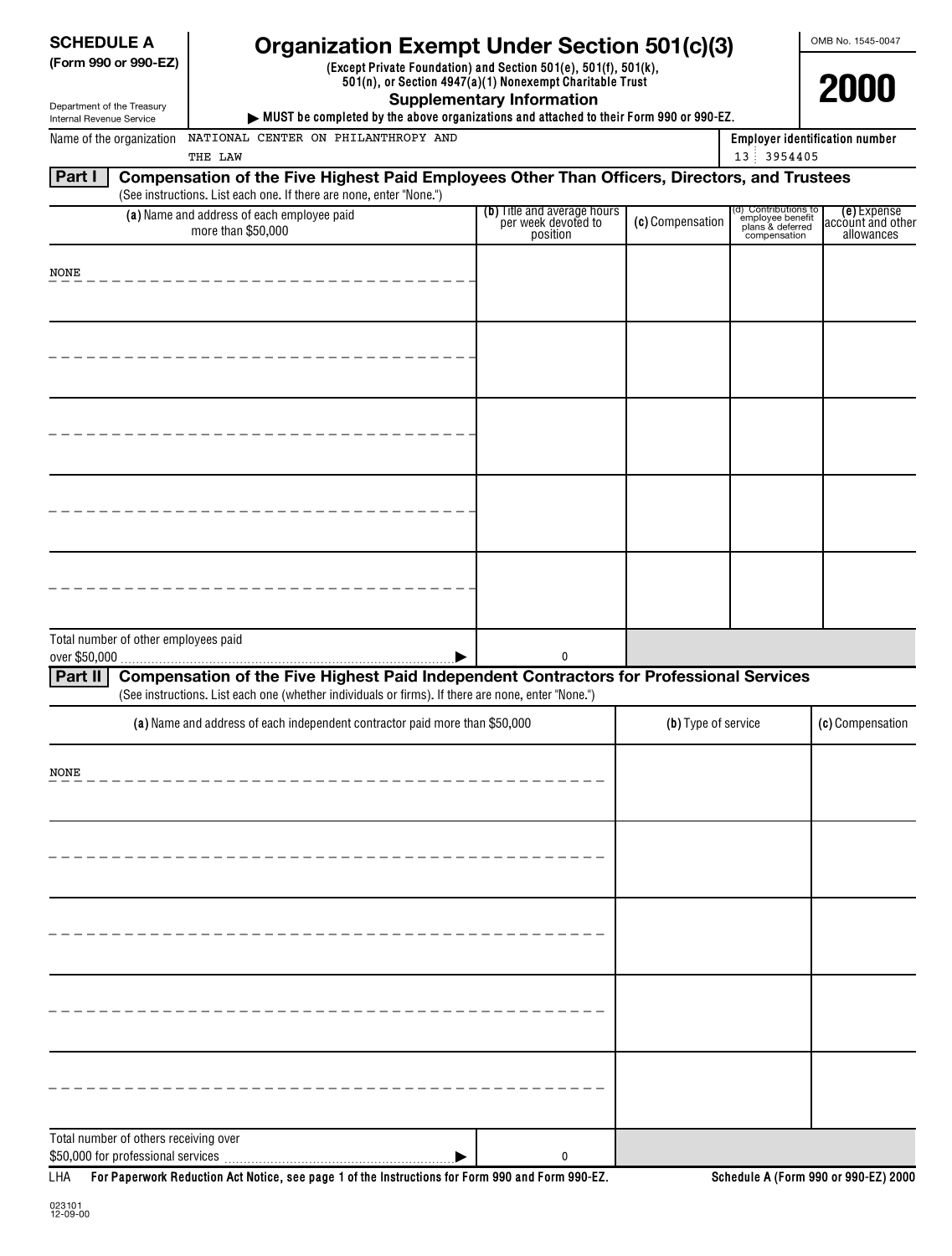|    |               | Schedule A (Form 990 or 990-EZ) 2000 THE LAW                                                                                                                                                                                                                              | 13-3954405 |     | Page 2    |
|----|---------------|---------------------------------------------------------------------------------------------------------------------------------------------------------------------------------------------------------------------------------------------------------------------------|------------|-----|-----------|
|    | Part III      | <b>Statements About Activities</b>                                                                                                                                                                                                                                        |            | Yes | <b>No</b> |
| 1  |               | During the year, has the organization attempted to influence national, state, or local legislation, including any attempt to influence public                                                                                                                             |            |     | х         |
|    |               | opinion on a legislative matter or referendum?<br>If "Yes," enter the total expenses paid or incurred in connection with the lobbying activites $\triangleright$ \$                                                                                                       | 1          |     |           |
|    |               |                                                                                                                                                                                                                                                                           |            |     |           |
|    |               | Organizations that made an election under section 501(h) by filing Form 5768 must complete Part VI-A. Other                                                                                                                                                               |            |     |           |
|    |               | organizations checking "Yes," must complete Part VI-B AND attach a statement giving a detailed description of                                                                                                                                                             |            |     |           |
| 2  |               | the lobbying activities.                                                                                                                                                                                                                                                  |            |     |           |
|    |               | During the year, has the organization, either directly or indirectly, engaged in any of the following acts with any of its trustees, directors,                                                                                                                           |            |     |           |
|    |               | officers, creators, key employees, or members of their families, or with any taxable organization with which any such person is                                                                                                                                           |            |     |           |
|    |               | affiliated as an officer, director, trustee, majority owner, or principal beneficiary:                                                                                                                                                                                    |            |     | х         |
|    |               | <b>a</b> Sale, exchange, or leasing of property?                                                                                                                                                                                                                          | 2a         |     |           |
|    |               |                                                                                                                                                                                                                                                                           | 2b         |     | Х         |
|    |               |                                                                                                                                                                                                                                                                           |            |     |           |
|    |               |                                                                                                                                                                                                                                                                           | 2c         |     | x         |
|    |               |                                                                                                                                                                                                                                                                           |            |     |           |
|    |               |                                                                                                                                                                                                                                                                           | 2d         | x   |           |
|    |               |                                                                                                                                                                                                                                                                           |            |     |           |
|    |               |                                                                                                                                                                                                                                                                           | 2e         |     | x         |
|    |               | If the answer to any question is "Yes," attach a detailed statement explaining the transactions.                                                                                                                                                                          |            |     |           |
| 3  |               |                                                                                                                                                                                                                                                                           | 3          | X   |           |
|    |               |                                                                                                                                                                                                                                                                           | 4a         |     | X         |
|    |               | <b>b</b> Attach a statement to explain how the organization determines that individuals or organizations receiving grants or loans from it in<br>furtherance of its charitable programs qualify to receive payments. (See page 2 of the instructions.)<br>SEE STATEMENT 5 |            |     |           |
|    | Part IV       | Reason for Non-Private Foundation Status (See pages 2 through 5 of the instructions.)                                                                                                                                                                                     |            |     |           |
|    |               | The organization is not a private foundation because it is: (Please check only ONE applicable box.)                                                                                                                                                                       |            |     |           |
| 5  | $\oslash$     | A church, convention of churches, or association of churches. Section 170(b)(1)(A)(i).                                                                                                                                                                                    |            |     |           |
| 6  | $\oslash$     | A school. Section 170(b)(1)(A)(ii). (Also complete Part V, page 5.)                                                                                                                                                                                                       |            |     |           |
| 7  | Ø             | A hospital or a cooperative hospital service organization. Section 170(b)(1)(A)(iii).                                                                                                                                                                                     |            |     |           |
| 8  | Ø             | A Federal, state, or local government or governmental unit. Section 170(b)(1)(A)(v).                                                                                                                                                                                      |            |     |           |
| 9  | $\oslash$     | A medical research organization operated in conjunction with a hospital. Section 170(b)(1)(A)(iii). Enter the hospital's name, city,                                                                                                                                      |            |     |           |
|    |               | and state $\blacktriangleright$                                                                                                                                                                                                                                           |            |     |           |
| 10 | $\oslash$     | An organization operated for the benefit of a college or university owned or operated by a governmental unit. Section 170(b)(1)(A)(iv).                                                                                                                                   |            |     |           |
|    |               | (Also complete the Support Schedule in Part IV-A.)                                                                                                                                                                                                                        |            |     |           |
|    | 11a $\oslash$ | An organization that normally receives a substantial part of its support from a governmental unit or from the general public.                                                                                                                                             |            |     |           |
|    |               | Section 170(b)(1)(A)(vi). (Also complete the <b>Support Schedule</b> in Part IV-A.)                                                                                                                                                                                       |            |     |           |
|    | 11b $\oslash$ | A community trust. Section 170(b)(1)(A)(vi). (Also complete the Support Schedule in Part IV-A.)                                                                                                                                                                           |            |     |           |

| 12 $\oslash$ |  |  |                                                                                                                              | An organization that normally receives: (1) more than 33 1/3% of its support from contributions, membership fees, and gross          |
|--------------|--|--|------------------------------------------------------------------------------------------------------------------------------|--------------------------------------------------------------------------------------------------------------------------------------|
|              |  |  |                                                                                                                              | receipts from activities related to its charitable, etc., functions - subject to certain exceptions, and (2) no more than 33 1/3% of |
|              |  |  |                                                                                                                              | its support from gross investment income and unrelated business taxable income (less section 511 tax) from businesses acquired       |
|              |  |  | by the organization after June 30, 1975. See section $509(a)(2)$ . (Also complete the <b>Support Schedule</b> in Part IV-A.) |                                                                                                                                      |
|              |  |  |                                                                                                                              |                                                                                                                                      |

| 13 $\mathcal{O}^{\times}$ | An organization that is not controlled by any disqualified persons (other than foundation managers) and supports organizations described in: |
|---------------------------|----------------------------------------------------------------------------------------------------------------------------------------------|
|                           | (1) lines 5 through 12 above; or (2) section 501(c)(4), (5), or (6), if they meet the test of section 509(a)(2). (See section 509(a)(3).)    |
|                           | Provide the following information about the supported organizations. (See page 5 of the instructions.)                                       |

|                  | (a) Name(s) of supported organization(s)                                                                              | (b)Line number<br>from above |
|------------------|-----------------------------------------------------------------------------------------------------------------------|------------------------------|
|                  | NEW YORK UNIVERSITY                                                                                                   | ь                            |
|                  |                                                                                                                       |                              |
|                  |                                                                                                                       |                              |
| $\sim$ 14 $\sim$ | An arganization arganized and operated to test for public safety. Section 500(a)(A), (See name 5 of the instructions) |                              |

**14**  $\oslash$  An organization organized and operated to test for public safety. Section 509(a)(4). (See page 5 of the instructions.)

 $\overline{\phantom{a}}$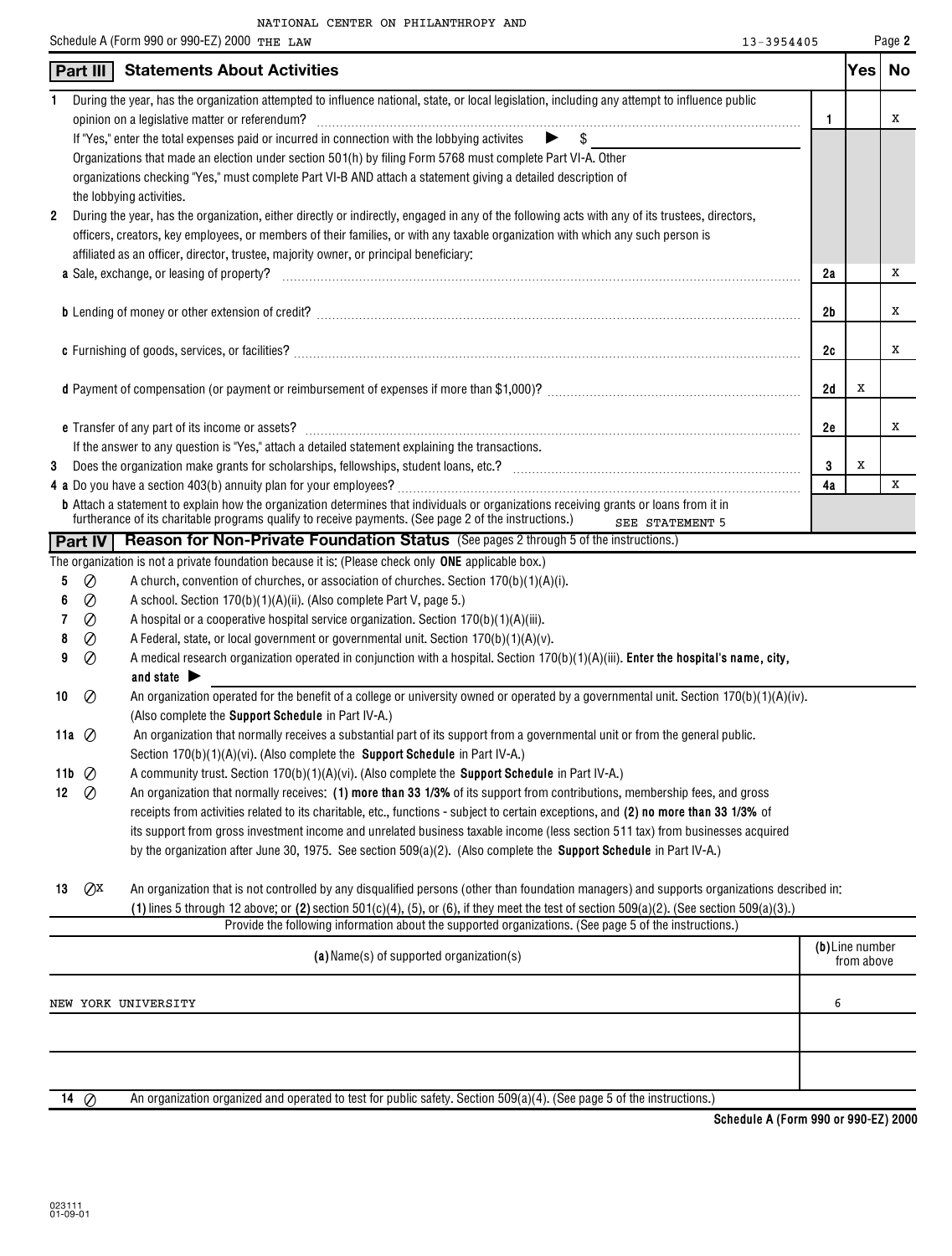|  | NATIONAL CENTER ON PHILANTHROPY AND |  |
|--|-------------------------------------|--|
|  |                                     |  |

Schedule A (Form 990 or 990-F7) 2000 <del>pup **1** AM</del> 3 and 3 and 3 and 3 and 3 and 3 and 3 and 3 and 3 and 3 and 3 and 3 and 3 and 3 and 3 and 3 and 3 and 3 and 3 and 3 and 3 and 3 and 3 and 3 and 3 and 3 and 3 and 3 and 3 an

|         | Schedule A (Form 990 or 990-EZ) 2000 THE LAW                                                                                                                                                                                                                                                                                                                                                                                                                                                                                                                                                                                                                                                                                                                                                                                                                                                    |              |                                                                                                                                                                                                                                                                                                 |          |                       | 13-3954405 | Page 3               |
|---------|-------------------------------------------------------------------------------------------------------------------------------------------------------------------------------------------------------------------------------------------------------------------------------------------------------------------------------------------------------------------------------------------------------------------------------------------------------------------------------------------------------------------------------------------------------------------------------------------------------------------------------------------------------------------------------------------------------------------------------------------------------------------------------------------------------------------------------------------------------------------------------------------------|--------------|-------------------------------------------------------------------------------------------------------------------------------------------------------------------------------------------------------------------------------------------------------------------------------------------------|----------|-----------------------|------------|----------------------|
|         | Support Schedule (Complete only if you checked a box on line 10, 11, or 12.) Use cash method of accounting.<br>Part IV-A<br>Note: You may use the worksheet in the instructions for converting from the accrual to the cash method of accounting.                                                                                                                                                                                                                                                                                                                                                                                                                                                                                                                                                                                                                                               |              |                                                                                                                                                                                                                                                                                                 |          |                       |            | N/A                  |
|         | Calendar year (or fiscal year<br>▶                                                                                                                                                                                                                                                                                                                                                                                                                                                                                                                                                                                                                                                                                                                                                                                                                                                              | (a) 1999     | (b) 1998                                                                                                                                                                                                                                                                                        | (c) 1997 | $(d)$ 1996            |            | (e) Total            |
| 15      | Gifts, grants, and contributions received.<br>(Do not include unusual grants. See                                                                                                                                                                                                                                                                                                                                                                                                                                                                                                                                                                                                                                                                                                                                                                                                               |              |                                                                                                                                                                                                                                                                                                 |          |                       |            |                      |
| 16      | Membership fees received                                                                                                                                                                                                                                                                                                                                                                                                                                                                                                                                                                                                                                                                                                                                                                                                                                                                        |              |                                                                                                                                                                                                                                                                                                 |          |                       |            |                      |
| 17      | Gross receipts from admissions,<br>merchandise sold or services<br>performed, or furnishing of facilities<br>in any activity that is not a business<br>unrelated to the organization's<br>charitable, etc., purpose                                                                                                                                                                                                                                                                                                                                                                                                                                                                                                                                                                                                                                                                             |              |                                                                                                                                                                                                                                                                                                 |          |                       |            |                      |
| 18      | Gross income from interest,<br>dividends, amounts received from<br>payments on securities loans (sec-<br>tion $512(a)(5)$ , rents, royalties, and<br>unrelated business taxable income<br>(less section 511 taxes) from<br>businesses acquired by the<br>organization after June 30, 1975                                                                                                                                                                                                                                                                                                                                                                                                                                                                                                                                                                                                       |              |                                                                                                                                                                                                                                                                                                 |          |                       |            |                      |
| 19      | Net income from unrelated business                                                                                                                                                                                                                                                                                                                                                                                                                                                                                                                                                                                                                                                                                                                                                                                                                                                              |              |                                                                                                                                                                                                                                                                                                 |          |                       |            |                      |
| 20      | activities not included in line 18<br>Tax revenues levied for the organization's<br>benefit and either paid to it or expended                                                                                                                                                                                                                                                                                                                                                                                                                                                                                                                                                                                                                                                                                                                                                                   |              |                                                                                                                                                                                                                                                                                                 |          |                       |            |                      |
| 21      | on its behalf<br>The value of services or facilities<br>furnished to the organization by a<br>governmental unit without charge.<br>Do not include the value of services<br>or facilities generally furnished to<br>the public without charge                                                                                                                                                                                                                                                                                                                                                                                                                                                                                                                                                                                                                                                    |              |                                                                                                                                                                                                                                                                                                 |          |                       |            |                      |
| 22      | Other income. Attach a schedule. Do not<br>include gain or (loss) from sale of capital                                                                                                                                                                                                                                                                                                                                                                                                                                                                                                                                                                                                                                                                                                                                                                                                          |              |                                                                                                                                                                                                                                                                                                 |          |                       |            |                      |
| 23      | Total of lines 15 through 22                                                                                                                                                                                                                                                                                                                                                                                                                                                                                                                                                                                                                                                                                                                                                                                                                                                                    | $\mathbf{0}$ | 0                                                                                                                                                                                                                                                                                               |          | 0                     | 0          | 0.                   |
| 24      | Line 23 minus line 17                                                                                                                                                                                                                                                                                                                                                                                                                                                                                                                                                                                                                                                                                                                                                                                                                                                                           |              |                                                                                                                                                                                                                                                                                                 |          |                       |            |                      |
| 25      | Enter 1% of line 23                                                                                                                                                                                                                                                                                                                                                                                                                                                                                                                                                                                                                                                                                                                                                                                                                                                                             |              |                                                                                                                                                                                                                                                                                                 |          |                       |            |                      |
| 26      | Organizations described on lines 10 or 11: a Enter 2% of amount in column (e), line 24                                                                                                                                                                                                                                                                                                                                                                                                                                                                                                                                                                                                                                                                                                                                                                                                          |              |                                                                                                                                                                                                                                                                                                 |          |                       | 26a        | N/A                  |
| b       | Attach a list (which is not open to public inspection) showing the name of and amount contributed by each person (other than a                                                                                                                                                                                                                                                                                                                                                                                                                                                                                                                                                                                                                                                                                                                                                                  |              |                                                                                                                                                                                                                                                                                                 |          |                       |            |                      |
|         | governmental unit or publicly supported organization) whose total gifts for 1996 through 1999 exceeded the amount shown                                                                                                                                                                                                                                                                                                                                                                                                                                                                                                                                                                                                                                                                                                                                                                         |              |                                                                                                                                                                                                                                                                                                 |          |                       |            |                      |
|         | in line 26a. Enter the sum of all these excess amounts [11] matter contained a substitution of the sum of all                                                                                                                                                                                                                                                                                                                                                                                                                                                                                                                                                                                                                                                                                                                                                                                   |              |                                                                                                                                                                                                                                                                                                 |          |                       | 26b        | N/A                  |
|         |                                                                                                                                                                                                                                                                                                                                                                                                                                                                                                                                                                                                                                                                                                                                                                                                                                                                                                 |              |                                                                                                                                                                                                                                                                                                 |          |                       |            | N/A                  |
|         |                                                                                                                                                                                                                                                                                                                                                                                                                                                                                                                                                                                                                                                                                                                                                                                                                                                                                                 |              |                                                                                                                                                                                                                                                                                                 |          |                       | 26c        |                      |
|         | <b>d</b> Add: Amounts from column (e) for lines:                                                                                                                                                                                                                                                                                                                                                                                                                                                                                                                                                                                                                                                                                                                                                                                                                                                |              | $\frac{18}{22}$ $\frac{19}{260}$ $\frac{19}{260}$ $\frac{19}{260}$ $\frac{19}{260}$ $\frac{19}{260}$ $\frac{19}{260}$ $\frac{19}{260}$ $\frac{19}{260}$ $\frac{19}{260}$ $\frac{19}{260}$ $\frac{19}{260}$ $\frac{19}{260}$ $\frac{19}{260}$ $\frac{19}{260}$ $\frac{19}{260}$ $\frac{19}{260}$ |          |                       | <b>26d</b> | N/A                  |
|         |                                                                                                                                                                                                                                                                                                                                                                                                                                                                                                                                                                                                                                                                                                                                                                                                                                                                                                 |              |                                                                                                                                                                                                                                                                                                 |          | ▶                     | <b>26e</b> | N/A                  |
|         |                                                                                                                                                                                                                                                                                                                                                                                                                                                                                                                                                                                                                                                                                                                                                                                                                                                                                                 |              |                                                                                                                                                                                                                                                                                                 |          |                       | 26f        | N/A<br>$\%$          |
| 27<br>b | Organizations described on line 12: a For amounts included in lines 15, 16, and 17 that were received from a "disqualified person," attach a list (which is not open<br>to public inspection) to show the name of, and total amounts received in each year from, each "disqualified person." Enter the sum of such amounts for each year:<br>(1999)<br>For any amount included in line 17 that was received from a nondisqualified person, attach a list to show the name of, and amount received for each year,<br>that was more than the larger of (1) the amount on line 25 for the year or (2) \$5,000. (Include in the list organizations described in lines 5 through 11, as well as<br>individuals.) After computing the difference between the amount received and the larger amount described in (1) or (2), enter the sum of these differences (the<br>excess amounts) for each year: |              |                                                                                                                                                                                                                                                                                                 |          |                       |            |                      |
|         |                                                                                                                                                                                                                                                                                                                                                                                                                                                                                                                                                                                                                                                                                                                                                                                                                                                                                                 |              |                                                                                                                                                                                                                                                                                                 |          |                       |            |                      |
|         |                                                                                                                                                                                                                                                                                                                                                                                                                                                                                                                                                                                                                                                                                                                                                                                                                                                                                                 |              |                                                                                                                                                                                                                                                                                                 |          | $\blacktriangleright$ | 27c        | N/A                  |
|         |                                                                                                                                                                                                                                                                                                                                                                                                                                                                                                                                                                                                                                                                                                                                                                                                                                                                                                 |              |                                                                                                                                                                                                                                                                                                 |          |                       | 27d        | N/A                  |
| e       |                                                                                                                                                                                                                                                                                                                                                                                                                                                                                                                                                                                                                                                                                                                                                                                                                                                                                                 |              |                                                                                                                                                                                                                                                                                                 |          |                       | 27e        | N/A                  |
|         | Total support for section 509(a)(2) test: Enter amount on line 23, column (e) $\Box$ 27f                                                                                                                                                                                                                                                                                                                                                                                                                                                                                                                                                                                                                                                                                                                                                                                                        |              |                                                                                                                                                                                                                                                                                                 |          | N/A                   |            |                      |
| g       |                                                                                                                                                                                                                                                                                                                                                                                                                                                                                                                                                                                                                                                                                                                                                                                                                                                                                                 |              |                                                                                                                                                                                                                                                                                                 |          | ▶                     | 27g        | N/A<br>%             |
|         | h Investment income percentage (line 18, column (e) (numerator) divided by line 27f (denominator))                                                                                                                                                                                                                                                                                                                                                                                                                                                                                                                                                                                                                                                                                                                                                                                              |              |                                                                                                                                                                                                                                                                                                 |          | ▶                     | 27h        | N/A<br>$\frac{0}{0}$ |
|         | 28 Unusual Grants: For an organization described in line 10, 11, or 12, that received any unusual grants during 1996 through 1999, attach a list (which is not open to                                                                                                                                                                                                                                                                                                                                                                                                                                                                                                                                                                                                                                                                                                                          |              |                                                                                                                                                                                                                                                                                                 |          |                       |            |                      |

**28 Unusual Grants:** For an organization described in line 10, 11, or 12, that received any unusual grants during 1996 through 1999, attach a list (which is not open to public inspection) for each year showing the name of the contributor, the date and amount of the grant, and a brief description of the nature of the grant. Do not include these grants in line 15. (See page 5 of the instructions.)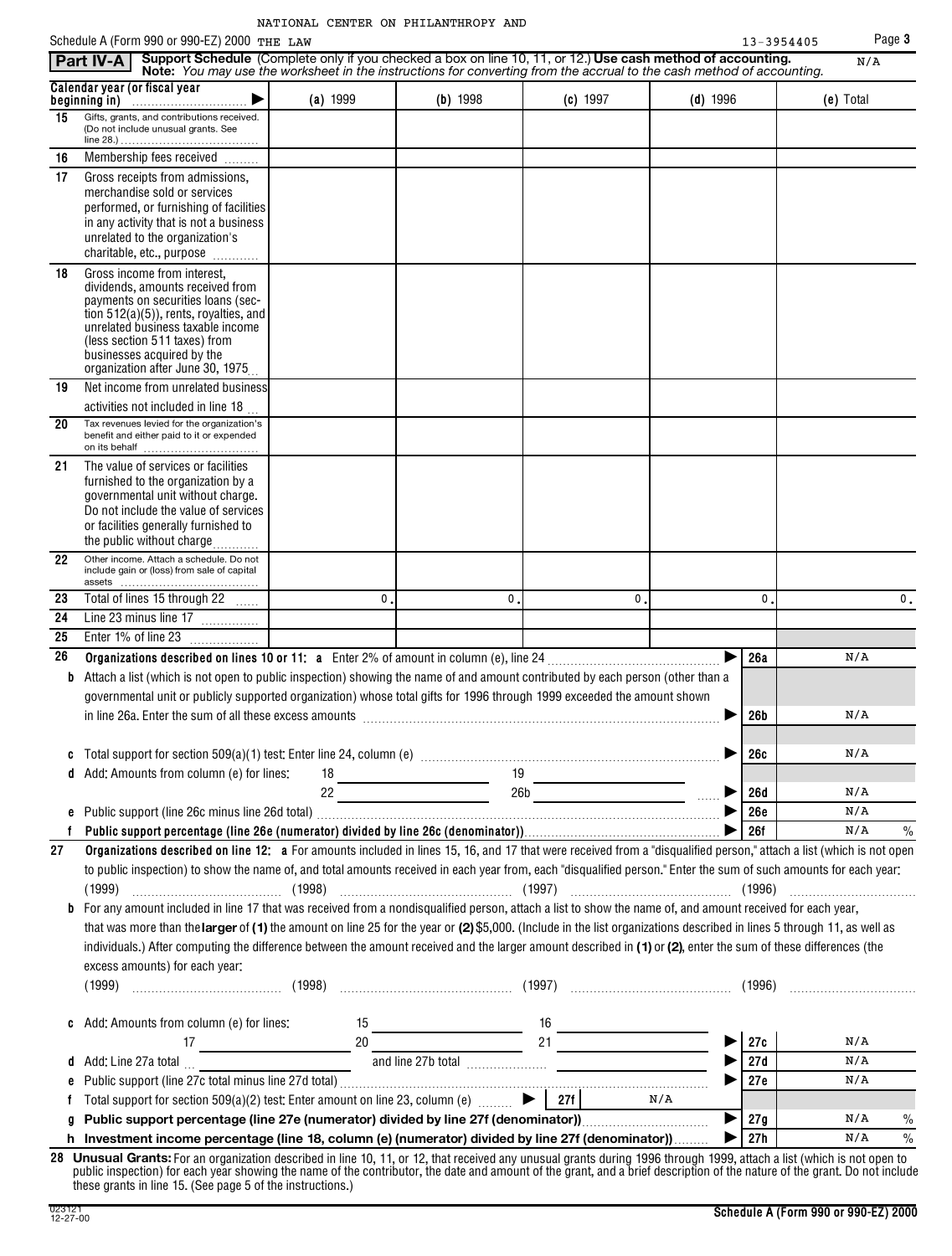|  | NATIONAL CENTER ON PHILANTHROPY AND |  |
|--|-------------------------------------|--|
|  |                                     |  |

| $3 - 3954405$ | Pa |
|---------------|----|
|               |    |

|        | Schedule A (Form 990 or 990-EZ) 2000 THE LAW                                                                                           | 13-3954405      | Page 4  |
|--------|----------------------------------------------------------------------------------------------------------------------------------------|-----------------|---------|
|        | <b>Private School Questionnaire</b><br>Part V                                                                                          |                 |         |
|        | (To be completed ONLY by schools that checked the box on line 6 in Part IV)                                                            | N/A             |         |
| 29     | Does the organization have a racially nondiscriminatory policy toward students by statement in its charter, bylaws, other governing    |                 | Yes  No |
|        |                                                                                                                                        | 29              |         |
| 30     | Does the organization include a statement of its racially nondiscriminatory policy toward students in all its brochures, catalogues,   |                 |         |
|        |                                                                                                                                        | 30              |         |
| 31     | Has the organization publicized its racially nondiscriminatory policy through newspaper or broadcast media during the period of        |                 |         |
|        | solicitation for students, or during the registration period if it has no solicitation program, in a way that makes the policy known   |                 |         |
|        |                                                                                                                                        | 31              |         |
|        | If "Yes," please describe; if "No," please explain. (If you need more space, attach a separate statement.)                             |                 |         |
|        |                                                                                                                                        |                 |         |
| 32     | Does the organization maintain the following:                                                                                          |                 |         |
| a<br>b | Records documenting that scholarships and other financial assistance are awarded on a racially                                         | 32a             |         |
|        |                                                                                                                                        | 32 <sub>b</sub> |         |
|        | c Copies of all catalogues, brochures, announcements, and other written communications to the public dealing with student              |                 |         |
|        |                                                                                                                                        | 32c             |         |
| d      |                                                                                                                                        | 32d             |         |
|        | If you answered "No" to any of the above, please explain. (If you need more space, attach a separate statement.)                       |                 |         |
| 33     | Does the organization discriminate by race in any way with respect to:                                                                 |                 |         |
| a      |                                                                                                                                        | 33a             |         |
|        |                                                                                                                                        | 33 <sub>b</sub> |         |
|        |                                                                                                                                        | 33c             |         |
|        |                                                                                                                                        | 33d             |         |
|        |                                                                                                                                        | 33 <sub>c</sub> |         |
|        | Use of facilities?                                                                                                                     | 33f             |         |
|        |                                                                                                                                        | 33 <sub>g</sub> |         |
|        |                                                                                                                                        | 33h             |         |
|        | If you answered "Yes" to any of the above, please explain. (If you need more space, attach a separate statement.)                      |                 |         |
|        |                                                                                                                                        |                 |         |
| 34 a   |                                                                                                                                        | 34a             |         |
| b      |                                                                                                                                        | 34b             |         |
|        | If you answered "Yes" to either 34a or b, please explain using an attached statement.                                                  |                 |         |
| 35     | Does the organization certify that it has complied with the applicable requirements of sections 4.01 through 4.05 of Rev. Proc. 75-50, |                 |         |
|        |                                                                                                                                        | 35              |         |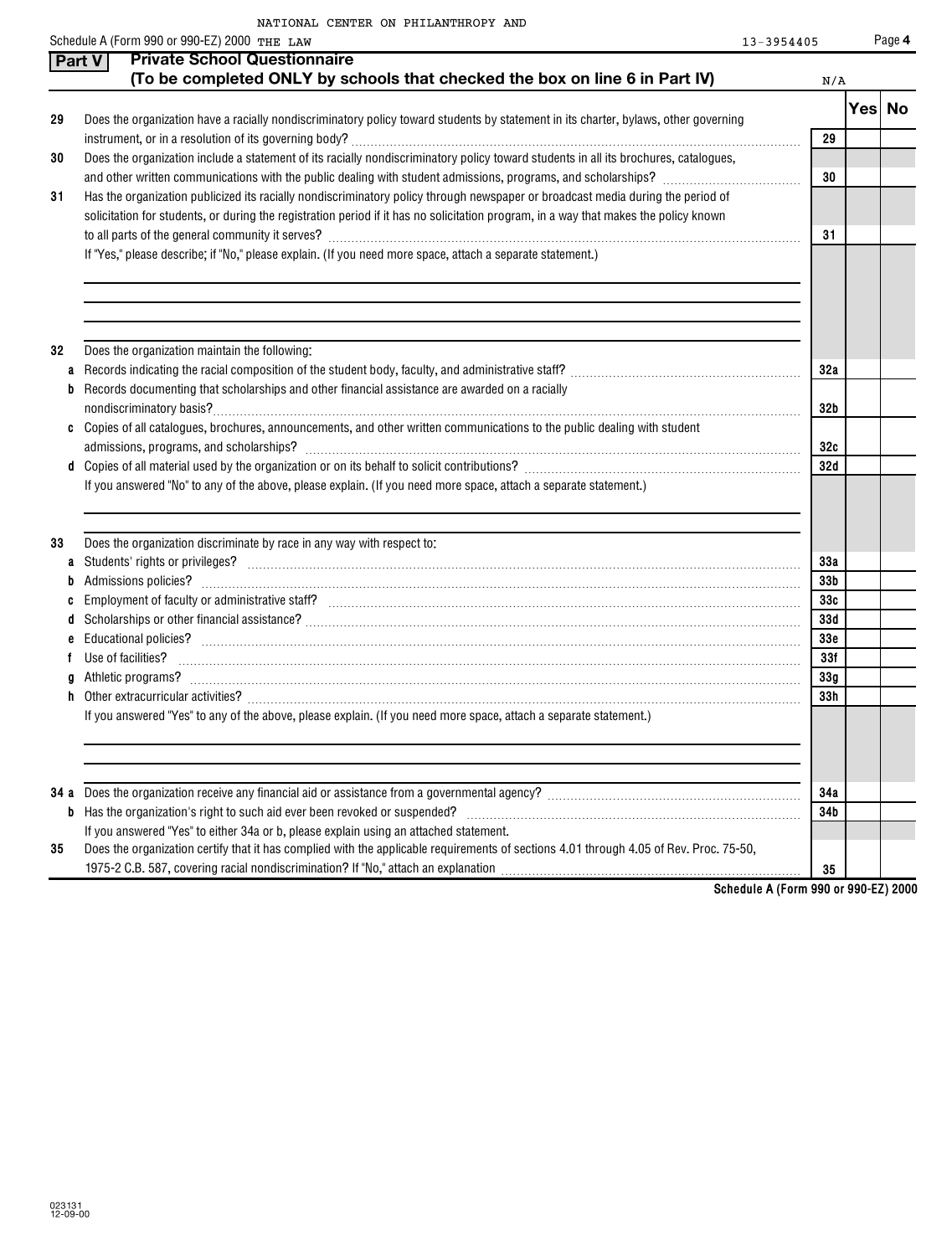**Part VI-A Lobbying Expenditures by Electing Public Charities**

|          | (To be completed ONLY by an eligible organization that filed Form 5768)                                                                                                                                                        |          |                                   | N/A                                                      |
|----------|--------------------------------------------------------------------------------------------------------------------------------------------------------------------------------------------------------------------------------|----------|-----------------------------------|----------------------------------------------------------|
|          | Check here $\blacktriangleright$<br>Ø<br>If the organization belongs to an affiliated group.                                                                                                                                   |          |                                   |                                                          |
|          | Check here<br>If you checked "a" above and "limited control" provisions apply.<br>Ø                                                                                                                                            |          |                                   |                                                          |
|          | <b>Limits on Lobbying Expenditures</b><br>(The term "expenditures" means amounts paid or incurred.)                                                                                                                            |          | (a)<br>Affiliated group<br>totals | (b)<br>To be completed for ALL<br>electing organizations |
| 36<br>37 | Total lobbying expenditures to influence public opinion (grassroots lobbying) [[[[[[[[[[[[[[[[[[[[[[[[[[[[[[[<br>Total lobbying expenditures to influence a legislative body (direct lobbying) [[[[[[[[[[[[[[[[[[[[[[[[[[[[[[[ | 36<br>37 | N/A                               |                                                          |
| 38       |                                                                                                                                                                                                                                | 38       |                                   |                                                          |
| 39       |                                                                                                                                                                                                                                | 39       |                                   |                                                          |
| 40       | Total exempt purpose expenditures (add lines 38 and 39) www.communically.communically                                                                                                                                          | 40       |                                   |                                                          |
|          | 41 Lobbying nontaxable amount. Enter the amount from the following table -                                                                                                                                                     |          |                                   |                                                          |
|          | If the amount on line 40 is -<br>The lobbying nontaxable amount is -                                                                                                                                                           |          |                                   |                                                          |
|          |                                                                                                                                                                                                                                |          |                                   |                                                          |
|          | Over \$1,000,000 but not over \$1,500,000 \$175,000 plus 10% of the excess over \$1,000,000                                                                                                                                    | 41       |                                   |                                                          |
|          | Over \$1,500,000 but not over \$17,000,000  \$225,000 plus 5% of the excess over \$1,500,000                                                                                                                                   |          |                                   |                                                          |
|          |                                                                                                                                                                                                                                |          |                                   |                                                          |
| 42       |                                                                                                                                                                                                                                | 42       |                                   |                                                          |
| 43       |                                                                                                                                                                                                                                | 43       |                                   |                                                          |
|          |                                                                                                                                                                                                                                | 44       |                                   |                                                          |
|          | <b>Caution:</b> If there is an amount on either line 43 or line 44, you must file Form 4720.                                                                                                                                   |          |                                   |                                                          |

## **4-Year Averaging Period Under Section 501(h)**

(Some organizations that made a section 501(h) election do not have to complete all of the five columns below. See the instructions for lines 45 through 50 on page 9 of the instructions.)

| Calendar year (or<br>(e)<br>(a)<br>(b)<br>(c)<br>(d)<br>2000<br>1999<br>1998<br>1997<br>fiscal year beginning in)<br>Total<br>45 Lobbying nontaxable<br>0.<br>amount<br>46 Lobbying ceiling amount<br>$(150\% \text{ of line } 45(e)) \dots$<br>47 Total lobbying<br>expenditures<br>48 Grassroots nontaxable<br>amount<br>49 Grassroots ceiling amount<br>$(150\% \text{ of line } 48(e)) \dots$<br>50 Grassroots lobbying<br>expenditures<br>Part VI-B   Lobbying Activity by Nonelecting Public Charities<br>(For reporting only by organizations that did not complete Part VI-A)<br>During the year, did the organization attempt to influence national, state or local legislation, including any attempt to<br>Yes<br><b>No</b><br>Amount<br>influence public opinion on a legislative matter or referendum, through the use of:<br>x<br>X<br>X<br>X<br>X<br>e Publications, or published or broadcast statements [11] matter contracts and a set of the publications, or published or broadcast statements<br>x<br>X |  |  | Lobbying Expenditures During 4-Year Averaging Period |  | N/A            |
|------------------------------------------------------------------------------------------------------------------------------------------------------------------------------------------------------------------------------------------------------------------------------------------------------------------------------------------------------------------------------------------------------------------------------------------------------------------------------------------------------------------------------------------------------------------------------------------------------------------------------------------------------------------------------------------------------------------------------------------------------------------------------------------------------------------------------------------------------------------------------------------------------------------------------------------------------------------------------------------------------------------------------|--|--|------------------------------------------------------|--|----------------|
|                                                                                                                                                                                                                                                                                                                                                                                                                                                                                                                                                                                                                                                                                                                                                                                                                                                                                                                                                                                                                              |  |  |                                                      |  |                |
|                                                                                                                                                                                                                                                                                                                                                                                                                                                                                                                                                                                                                                                                                                                                                                                                                                                                                                                                                                                                                              |  |  |                                                      |  |                |
|                                                                                                                                                                                                                                                                                                                                                                                                                                                                                                                                                                                                                                                                                                                                                                                                                                                                                                                                                                                                                              |  |  |                                                      |  |                |
|                                                                                                                                                                                                                                                                                                                                                                                                                                                                                                                                                                                                                                                                                                                                                                                                                                                                                                                                                                                                                              |  |  |                                                      |  | $\mathbf{0}$ . |
|                                                                                                                                                                                                                                                                                                                                                                                                                                                                                                                                                                                                                                                                                                                                                                                                                                                                                                                                                                                                                              |  |  |                                                      |  |                |
|                                                                                                                                                                                                                                                                                                                                                                                                                                                                                                                                                                                                                                                                                                                                                                                                                                                                                                                                                                                                                              |  |  |                                                      |  | $\mathbf{0}$ . |
|                                                                                                                                                                                                                                                                                                                                                                                                                                                                                                                                                                                                                                                                                                                                                                                                                                                                                                                                                                                                                              |  |  |                                                      |  |                |
|                                                                                                                                                                                                                                                                                                                                                                                                                                                                                                                                                                                                                                                                                                                                                                                                                                                                                                                                                                                                                              |  |  |                                                      |  | $\mathbf{0}$ . |
|                                                                                                                                                                                                                                                                                                                                                                                                                                                                                                                                                                                                                                                                                                                                                                                                                                                                                                                                                                                                                              |  |  |                                                      |  |                |
|                                                                                                                                                                                                                                                                                                                                                                                                                                                                                                                                                                                                                                                                                                                                                                                                                                                                                                                                                                                                                              |  |  |                                                      |  | $\mathbf{0}$ . |
|                                                                                                                                                                                                                                                                                                                                                                                                                                                                                                                                                                                                                                                                                                                                                                                                                                                                                                                                                                                                                              |  |  |                                                      |  |                |
|                                                                                                                                                                                                                                                                                                                                                                                                                                                                                                                                                                                                                                                                                                                                                                                                                                                                                                                                                                                                                              |  |  |                                                      |  | 0.             |
|                                                                                                                                                                                                                                                                                                                                                                                                                                                                                                                                                                                                                                                                                                                                                                                                                                                                                                                                                                                                                              |  |  |                                                      |  |                |
|                                                                                                                                                                                                                                                                                                                                                                                                                                                                                                                                                                                                                                                                                                                                                                                                                                                                                                                                                                                                                              |  |  |                                                      |  |                |
|                                                                                                                                                                                                                                                                                                                                                                                                                                                                                                                                                                                                                                                                                                                                                                                                                                                                                                                                                                                                                              |  |  |                                                      |  |                |
|                                                                                                                                                                                                                                                                                                                                                                                                                                                                                                                                                                                                                                                                                                                                                                                                                                                                                                                                                                                                                              |  |  |                                                      |  |                |
|                                                                                                                                                                                                                                                                                                                                                                                                                                                                                                                                                                                                                                                                                                                                                                                                                                                                                                                                                                                                                              |  |  |                                                      |  |                |
|                                                                                                                                                                                                                                                                                                                                                                                                                                                                                                                                                                                                                                                                                                                                                                                                                                                                                                                                                                                                                              |  |  |                                                      |  |                |
|                                                                                                                                                                                                                                                                                                                                                                                                                                                                                                                                                                                                                                                                                                                                                                                                                                                                                                                                                                                                                              |  |  |                                                      |  |                |
|                                                                                                                                                                                                                                                                                                                                                                                                                                                                                                                                                                                                                                                                                                                                                                                                                                                                                                                                                                                                                              |  |  |                                                      |  |                |
|                                                                                                                                                                                                                                                                                                                                                                                                                                                                                                                                                                                                                                                                                                                                                                                                                                                                                                                                                                                                                              |  |  |                                                      |  |                |
|                                                                                                                                                                                                                                                                                                                                                                                                                                                                                                                                                                                                                                                                                                                                                                                                                                                                                                                                                                                                                              |  |  |                                                      |  |                |
|                                                                                                                                                                                                                                                                                                                                                                                                                                                                                                                                                                                                                                                                                                                                                                                                                                                                                                                                                                                                                              |  |  |                                                      |  |                |
| X                                                                                                                                                                                                                                                                                                                                                                                                                                                                                                                                                                                                                                                                                                                                                                                                                                                                                                                                                                                                                            |  |  |                                                      |  |                |
| <i>i</i> Total lobbying expenditures (add lines <b>c</b> through <b>h</b> )<br>If "Yes" to any of the above, also attach a statement giving a detailed description of the lobbying activities.                                                                                                                                                                                                                                                                                                                                                                                                                                                                                                                                                                                                                                                                                                                                                                                                                               |  |  |                                                      |  | $\mathbf{0}$ . |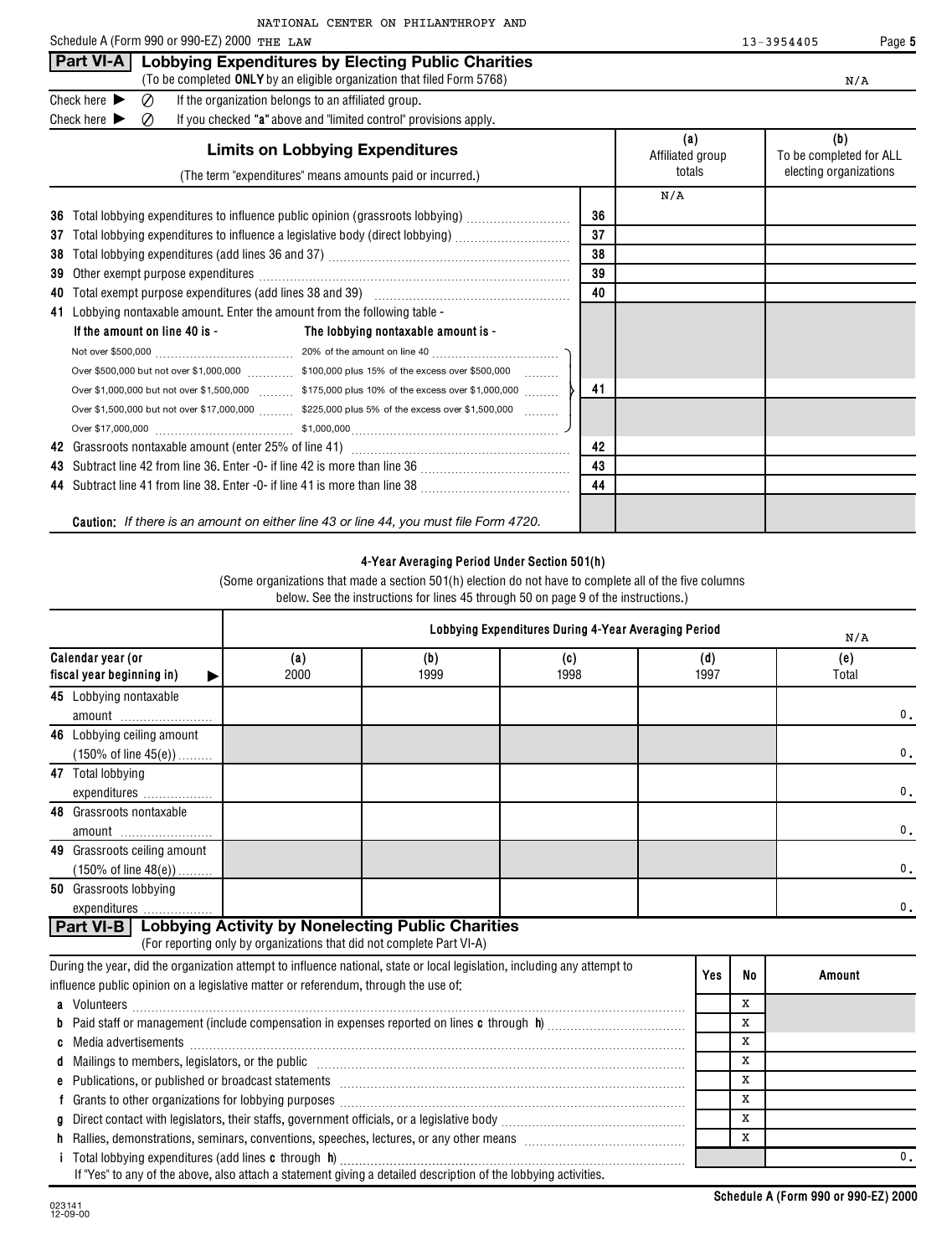|                 | Schedule A (Form 990 or 990-EZ) 2000 THE LAW        |                                                                                                                                       |                             | 13-3954405                                                                                                                                                                                                                                                                                                                                                                                                                                                            |                |     | Page 6    |
|-----------------|-----------------------------------------------------|---------------------------------------------------------------------------------------------------------------------------------------|-----------------------------|-----------------------------------------------------------------------------------------------------------------------------------------------------------------------------------------------------------------------------------------------------------------------------------------------------------------------------------------------------------------------------------------------------------------------------------------------------------------------|----------------|-----|-----------|
|                 | <b>Exempt Organizations</b>                         |                                                                                                                                       |                             | Part VII   Information Regarding Transfers To and Transactions and Relationships With Noncharitable                                                                                                                                                                                                                                                                                                                                                                   |                |     |           |
| 51              |                                                     | Did the reporting organization directly or indirectly engage in any of the following with any other organization described in section |                             |                                                                                                                                                                                                                                                                                                                                                                                                                                                                       |                |     |           |
|                 |                                                     | 501(c) of the Code (other than section 501(c)(3) organizations) or in section 527, relating to political organizations?               |                             |                                                                                                                                                                                                                                                                                                                                                                                                                                                                       |                |     |           |
| a               |                                                     | Transfers from the reporting organization to a noncharitable exempt organization of:                                                  |                             |                                                                                                                                                                                                                                                                                                                                                                                                                                                                       |                | Yes | No<br>x   |
|                 |                                                     |                                                                                                                                       |                             | $(i)$ Cash                                                                                                                                                                                                                                                                                                                                                                                                                                                            | 51a(i)<br>a(i) |     | х         |
| b               | Other transactions:                                 |                                                                                                                                       |                             | (ii) Other assets <b>with an area</b> and area and area and area and area and area and area and area and area and area and area and area and area and area and area and area and area and area and area and area and area and area                                                                                                                                                                                                                                    |                |     |           |
|                 |                                                     |                                                                                                                                       |                             | (i) Sales or exchanges of assets with a noncharitable exempt organization [11] Sales or exchanges of assets with a noncharitable exempt organization [11] $\ldots$                                                                                                                                                                                                                                                                                                    | b(i)           |     | Х         |
|                 |                                                     |                                                                                                                                       |                             | (ii) Purchases of assets from a noncharitable exempt organization manufactured contains and an analyzing contained and an annumental contains and a fill of the set of the set of the set of the set of the set of the set of                                                                                                                                                                                                                                         | b(ii)          |     | X         |
|                 |                                                     |                                                                                                                                       |                             |                                                                                                                                                                                                                                                                                                                                                                                                                                                                       | b(iii)         |     | х         |
|                 |                                                     |                                                                                                                                       |                             | (iv) Reimbursement arrangements [ www.communications are in the contracted and are in the contracted and are in the contracted and are in the contracted and are in the contracted and are in the contracted and are in the co                                                                                                                                                                                                                                        | b(iv)<br>b(v)  |     | X<br>х    |
|                 |                                                     |                                                                                                                                       |                             | (v) Loans or loan guarantees <b>commissions</b> and contract the contract of the contract of the contract of the contract of the contract of the contract of the contract of the contract of the contract of the contract of the co<br>(vi) Performance of services or membership or fundraising solicitations [11] manufactures in the service of services or membership or fundraising solicitations [11] manufactures in the service of the service of the service | b(vi)          |     | X         |
| C               |                                                     | Sharing of facilities, equipment, mailing lists, other assets, or paid employees                                                      |                             |                                                                                                                                                                                                                                                                                                                                                                                                                                                                       | c              |     | х         |
|                 |                                                     |                                                                                                                                       |                             | If the answer to any of the above is "Yes," complete the following schedule. Column (b) should always show the fair market value of the                                                                                                                                                                                                                                                                                                                               |                |     |           |
|                 |                                                     | goods, other assets, or services given by the reporting organization. If the organization received less than fair market value in any |                             |                                                                                                                                                                                                                                                                                                                                                                                                                                                                       |                |     |           |
|                 |                                                     | transaction or sharing arrangement, show in column (d) the value of the goods, other assets, or services received:                    |                             |                                                                                                                                                                                                                                                                                                                                                                                                                                                                       |                | N/A |           |
| (a)<br>Line no. | (b)<br>Amount involved                              | (c)<br>Name of noncharitable exempt organization                                                                                      |                             | (d)<br>Description of transfers, transactions, and sharing arrangements                                                                                                                                                                                                                                                                                                                                                                                               |                |     |           |
|                 |                                                     |                                                                                                                                       |                             |                                                                                                                                                                                                                                                                                                                                                                                                                                                                       |                |     |           |
|                 |                                                     |                                                                                                                                       |                             |                                                                                                                                                                                                                                                                                                                                                                                                                                                                       |                |     |           |
|                 |                                                     |                                                                                                                                       |                             |                                                                                                                                                                                                                                                                                                                                                                                                                                                                       |                |     |           |
|                 |                                                     |                                                                                                                                       |                             |                                                                                                                                                                                                                                                                                                                                                                                                                                                                       |                |     |           |
|                 |                                                     |                                                                                                                                       |                             |                                                                                                                                                                                                                                                                                                                                                                                                                                                                       |                |     |           |
|                 |                                                     |                                                                                                                                       |                             |                                                                                                                                                                                                                                                                                                                                                                                                                                                                       |                |     |           |
|                 |                                                     |                                                                                                                                       |                             |                                                                                                                                                                                                                                                                                                                                                                                                                                                                       |                |     |           |
|                 |                                                     |                                                                                                                                       |                             |                                                                                                                                                                                                                                                                                                                                                                                                                                                                       |                |     |           |
|                 |                                                     |                                                                                                                                       |                             |                                                                                                                                                                                                                                                                                                                                                                                                                                                                       |                |     |           |
|                 |                                                     |                                                                                                                                       |                             |                                                                                                                                                                                                                                                                                                                                                                                                                                                                       |                |     |           |
|                 |                                                     |                                                                                                                                       |                             |                                                                                                                                                                                                                                                                                                                                                                                                                                                                       |                |     |           |
|                 |                                                     |                                                                                                                                       |                             |                                                                                                                                                                                                                                                                                                                                                                                                                                                                       |                |     |           |
|                 |                                                     |                                                                                                                                       |                             |                                                                                                                                                                                                                                                                                                                                                                                                                                                                       |                |     |           |
|                 |                                                     |                                                                                                                                       |                             |                                                                                                                                                                                                                                                                                                                                                                                                                                                                       |                |     |           |
|                 |                                                     |                                                                                                                                       |                             |                                                                                                                                                                                                                                                                                                                                                                                                                                                                       |                |     |           |
|                 |                                                     |                                                                                                                                       |                             | 52 a Is the organization directly or indirectly affiliated with, or related to, one or more tax-exempt organizations described in section 501(c) of the<br>$\blacktriangleright \varnothing$                                                                                                                                                                                                                                                                          | Yes            | QX  | <b>No</b> |
|                 | <b>b</b> If "Yes," complete the following schedule: | N/A                                                                                                                                   |                             |                                                                                                                                                                                                                                                                                                                                                                                                                                                                       |                |     |           |
|                 | (a)<br>Name of organization                         |                                                                                                                                       | (b)<br>Type of organization | (c)<br>Description of relationship                                                                                                                                                                                                                                                                                                                                                                                                                                    |                |     |           |
|                 |                                                     |                                                                                                                                       |                             |                                                                                                                                                                                                                                                                                                                                                                                                                                                                       |                |     |           |
|                 |                                                     |                                                                                                                                       |                             |                                                                                                                                                                                                                                                                                                                                                                                                                                                                       |                |     |           |
|                 |                                                     |                                                                                                                                       |                             |                                                                                                                                                                                                                                                                                                                                                                                                                                                                       |                |     |           |
|                 |                                                     |                                                                                                                                       |                             |                                                                                                                                                                                                                                                                                                                                                                                                                                                                       |                |     |           |
|                 |                                                     |                                                                                                                                       |                             |                                                                                                                                                                                                                                                                                                                                                                                                                                                                       |                |     |           |
|                 |                                                     |                                                                                                                                       |                             |                                                                                                                                                                                                                                                                                                                                                                                                                                                                       |                |     |           |
|                 |                                                     |                                                                                                                                       |                             |                                                                                                                                                                                                                                                                                                                                                                                                                                                                       |                |     |           |
|                 |                                                     |                                                                                                                                       |                             |                                                                                                                                                                                                                                                                                                                                                                                                                                                                       |                |     |           |
|                 |                                                     |                                                                                                                                       |                             |                                                                                                                                                                                                                                                                                                                                                                                                                                                                       |                |     |           |
|                 |                                                     |                                                                                                                                       |                             |                                                                                                                                                                                                                                                                                                                                                                                                                                                                       |                |     |           |
|                 |                                                     |                                                                                                                                       |                             |                                                                                                                                                                                                                                                                                                                                                                                                                                                                       |                |     |           |
|                 |                                                     |                                                                                                                                       |                             |                                                                                                                                                                                                                                                                                                                                                                                                                                                                       |                |     |           |
|                 |                                                     |                                                                                                                                       |                             |                                                                                                                                                                                                                                                                                                                                                                                                                                                                       |                |     |           |
|                 |                                                     |                                                                                                                                       |                             |                                                                                                                                                                                                                                                                                                                                                                                                                                                                       |                |     |           |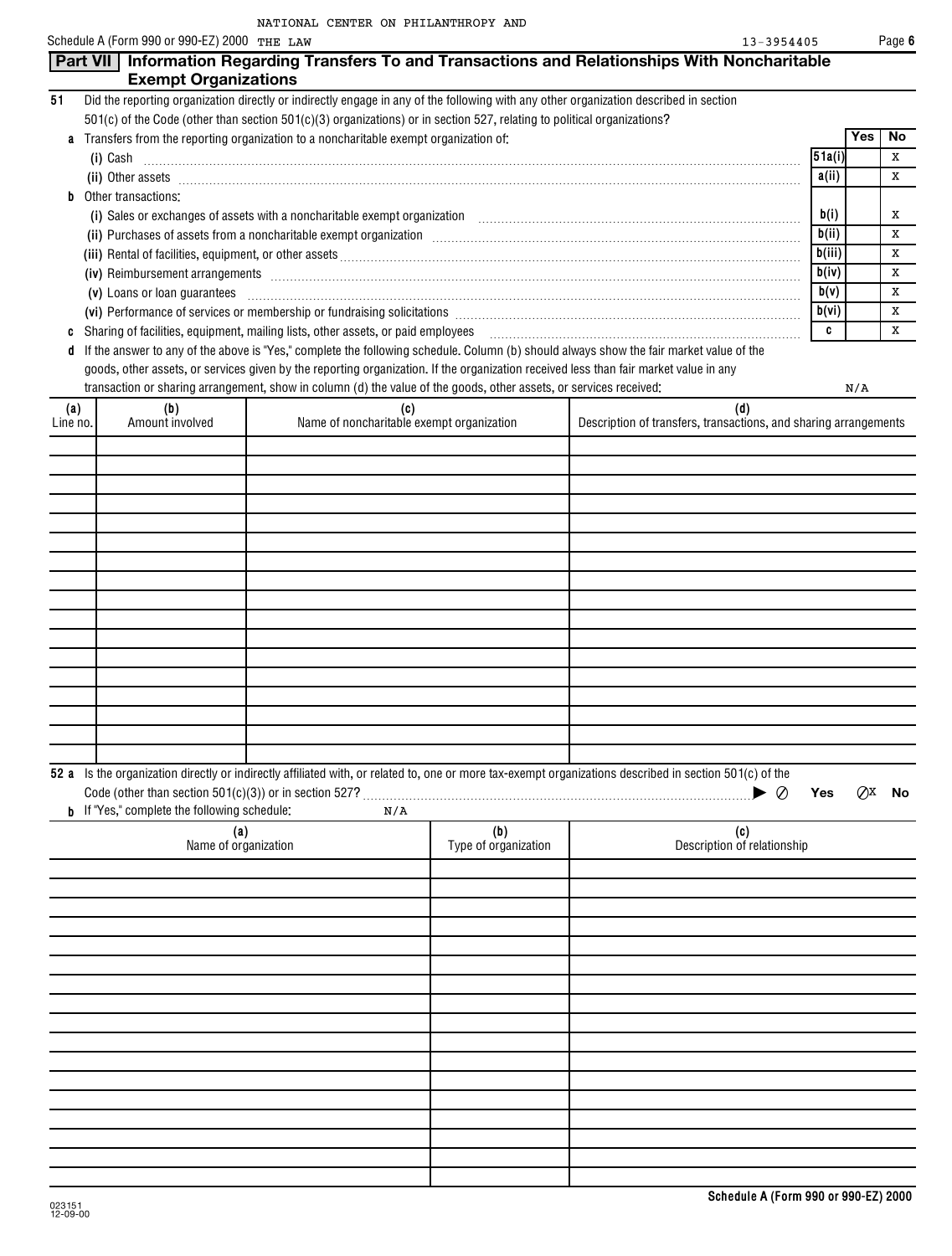| FORM 990                                |  | GAIN (LOSS) FROM PUBLICLY TRADED SECURITIES |                        |                           | 1<br><b>STATEMENT</b> |
|-----------------------------------------|--|---------------------------------------------|------------------------|---------------------------|-----------------------|
| DESCRIPTION                             |  | <b>GROSS</b><br>SALES PRICE                 | COST OR<br>OTHER BASIS | <b>EXPENSE</b><br>OF SALE | NET GAIN<br>OR (LOSS) |
| GAIN FROM SALE OF<br><b>INVESTMENTS</b> |  | 29,564.                                     | 0.                     | 0.                        | 29,564.               |
| TO FORM 990, PART I, LINE 8             |  | 29,564.                                     | $\mathbf{0}$ .         | 0.                        | 29,564.               |

}}}}}}}}}}}}}}}}}}}}}}}}}}}}}}}}}}}}}}}} }}}}}}}}}}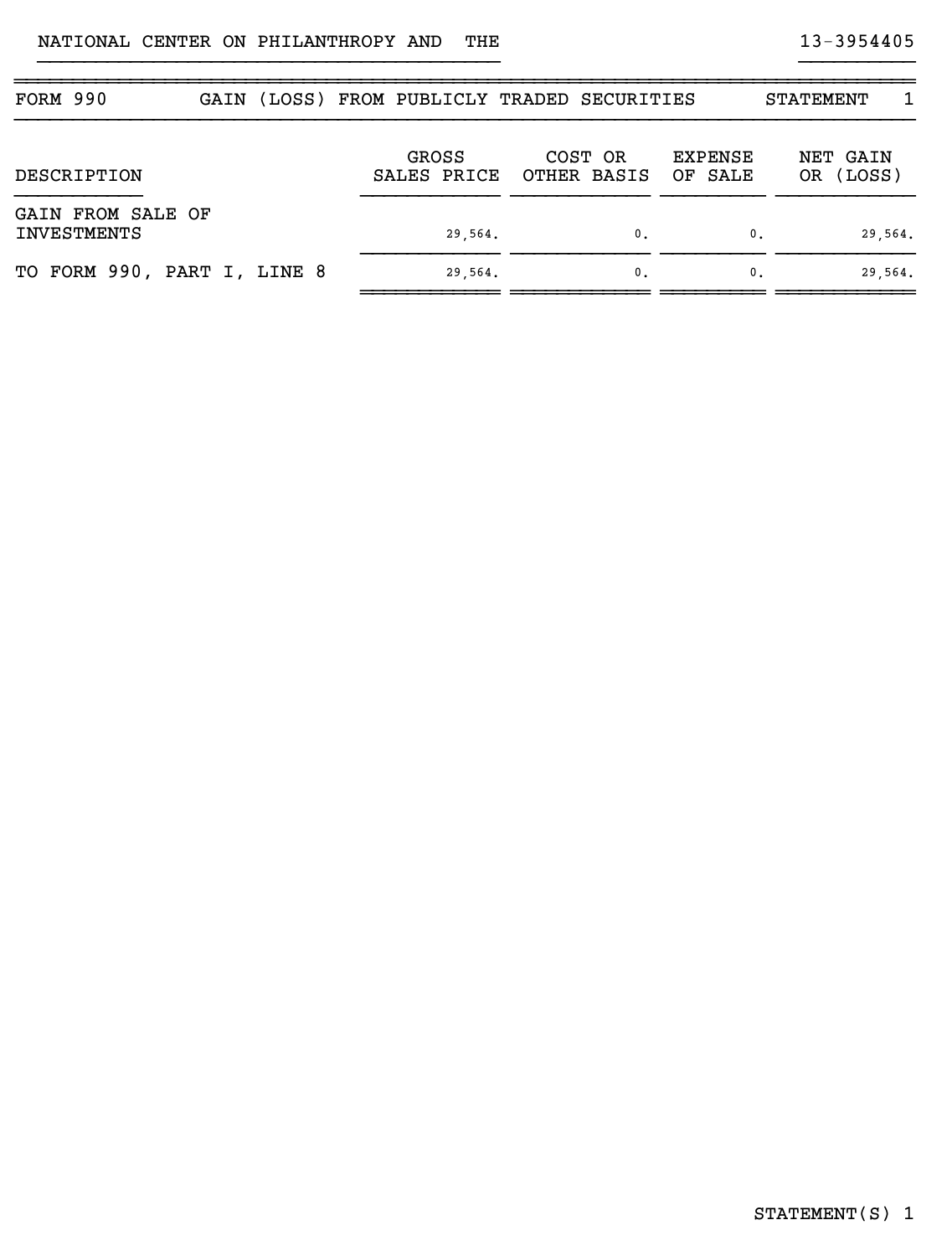| FORM 990                        |              | OTHER EXPENSES                    |                                  | 2<br>STATEMENT     |
|---------------------------------|--------------|-----------------------------------|----------------------------------|--------------------|
| DESCRIPTION                     | (A)<br>TOTAL | (B)<br>PROGRAM<br><b>SERVICES</b> | (C)<br>MANAGEMENT<br>AND GENERAL | (D)<br>FUNDRAISING |
| HONORAIUM                       | 3,000.       | 3,000.                            | $\mathbf{0}$ .                   | $\mathbf{0}$ .     |
| PROFESSIONAL<br><b>SERVICES</b> | 10,684.      | 10,684.                           | $\mathbf{0}$ .                   | $\mathbf{0}$ .     |
| COMPUTER SERVICES               | 5,796.       | 4,810.                            | 525.                             | 461.               |
| AWARDS                          | 456.         | 379.                              | 41.                              | 36.                |
| BOOKS AND                       |              |                                   |                                  |                    |
| PERIODICALS                     | 21,904.      | 21,904.                           | $\mathbf{0}$ .                   | $\mathbf{0}$ .     |
| LIBRARY SERVICES                | 13,360.      | 13,360.                           | 0.                               | $\mathbf{0}$ .     |
| STIPENDS                        | 38,750.      | 38,750.                           | $\mathbf{0}$ .                   | $\mathbf{0}$ .     |
| OVERHEAD APPLIED                | 13,390.      | 11, 113.                          | 1,212.                           | 1,065.             |
| <b>EQUIPMENT</b>                | 4,204.       | 3,489.                            | 381.                             | 334.               |
| TOTAL TO FM 990, LN 43          | 111,544.     | 107,489.                          | 2,159.                           | 1,896.             |

}}}}}}}}}}}}}}}}}}}}}}}}}}}}}}}}}}}}}}}} }}}}}}}}}}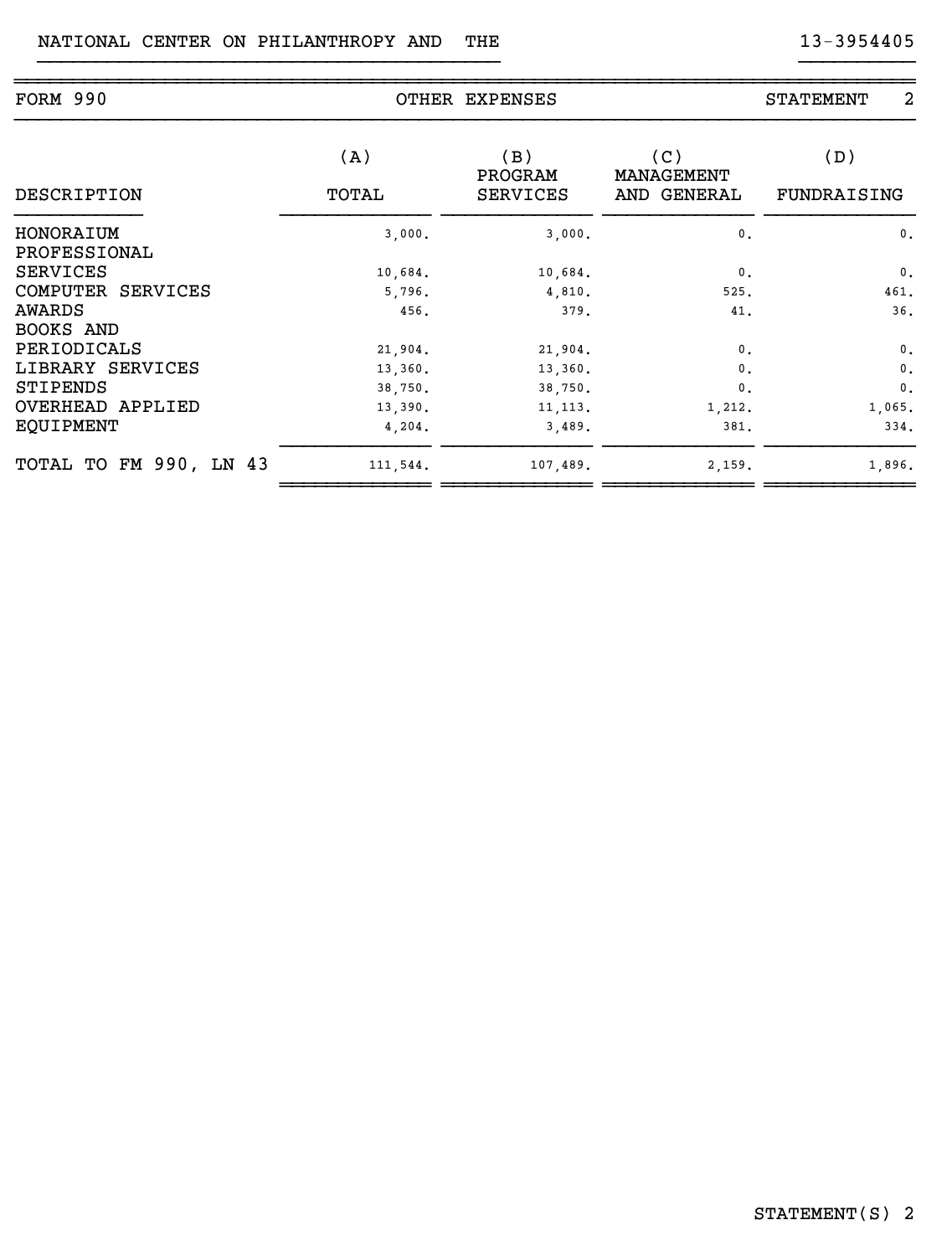~~~~~~~~~~~~~~~~~~~~~~~~~~~~~~~~~~~~~~~~~~~~~~~~~~~~~~~~~~~~~~~~~~~~~~~~~~~~~~ FORM 990 STATEMENT OF ORGANIZATION'S PRIMARY EXEMPT PURPOSE STATEMENT 3 PART III }}}}}}}}}}}}}}}}}}}}}}}}}}}}}}}}}}}}}}}}}}}}}}}}}}}}}}}}}}}}}}}}}}}}}}}}}}}}}}

}}}}}}}}}}}}}}}}}}}}}}}}}}}}}}}}}}}}}}}} }}}}}}}}}}

## EXPLANATION }}}}}}}}}}}

THE CENTER OPERATES FOR CHARITABLE AND EDUCATIONAL PURPOSES, INCLUDING THE PROMOTION, ENCOURAGEMENT, AND SPONSORSHIP OF STUDY, RESEARCH AND OTHER EDUCATIONAL ACTIVITIES IN THE AREA OF PHILANTHROPY AND THE LAW. THE CENTER CONDUCTS OR SUPPORTS ACTIVITIES FOR THE BENEFIT OF, PERFORMS THE FUNCTIONS OF, OR CARRIES OUT THE PURPOSES OF NEW YORK UNIVERSITY.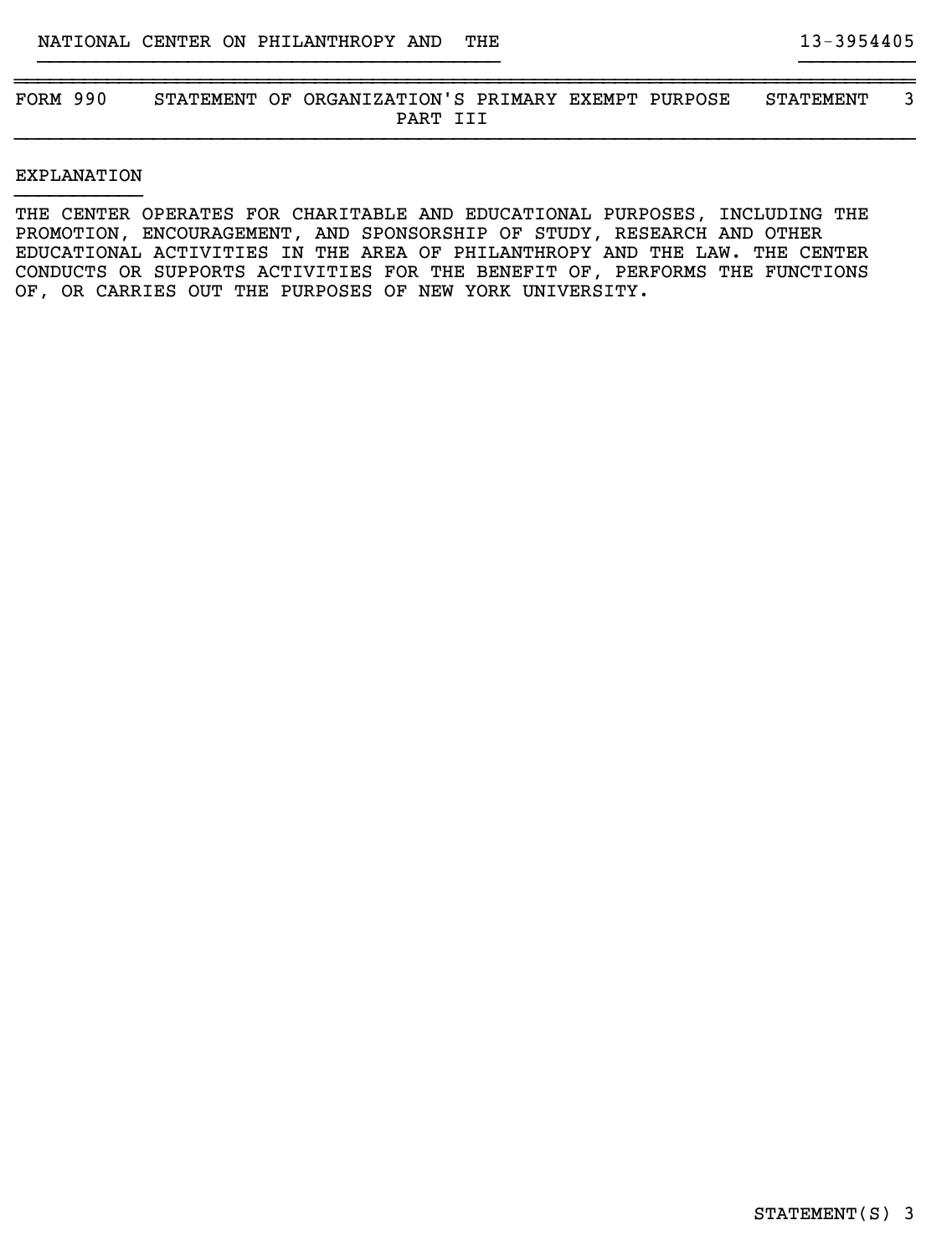| FORM 990               |               | NON-GOVERNMENT SECURITIES           |                                    |                                           | 4<br>STATEMENT     |
|------------------------|---------------|-------------------------------------|------------------------------------|-------------------------------------------|--------------------|
| DESCRIPTION            | <b>STOCKS</b> | CORPORATE CORPORATE<br><b>BONDS</b> | <b>OTHER</b><br>PUBLICLY<br>TRADED | OTHER<br>SECURITIES SECURITIES SECURITIES | TOTAL<br>NON-GOV'T |
| <b>MUTUAL FUNDS</b>    |               |                                     | 693,297.                           |                                           | 693,297.           |
| TO FM 990, LN 54 COL B |               |                                     | 693,297.                           |                                           | 693,297.           |

}}}}}}}}}}}}}}}}}}}}}}}}}}}}}}}}}}}}}}}} }}}}}}}}}}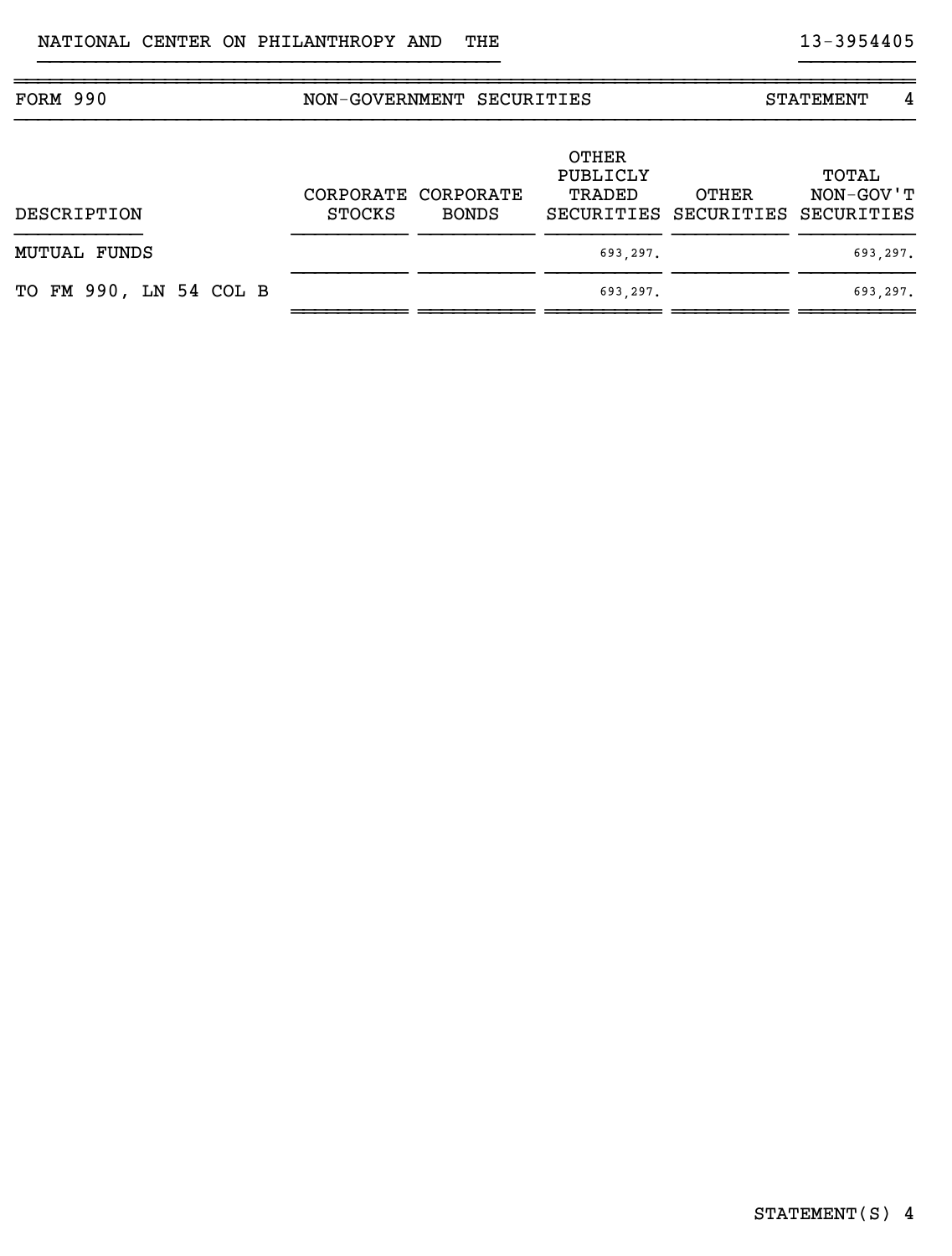~~~~~~~~~~~~~~~~~~~~~~~~~~~~~~~~~~~~~~~~~~~~~~~~~~~~~~~~~~~~~~~~~~~~~~~~~~~~~~ SCHEDULE A EXPLANATION OF QUALIFICATIONS TO RECEIVE PAYMENTS STATEMENT 5 PART III, LINE 4 }}}}}}}}}}}}}}}}}}}}}}}}}}}}}}}}}}}}}}}}}}}}}}}}}}}}}}}}}}}}}}}}}}}}}}}}}}}}}}

}}}}}}}}}}}}}}}}}}}}}}}}}}}}}}}}}}}}}}}} }}}}}}}}}}

DISBUSEMENTS IN FURTHERANCE OF THE CENTER'S PROGRAMS ARE MADE DIRECTLY FOR SALARY AND OTHER EXPENSES INCURRED IN THE ACTIVITIES FOR WHICH THE CENTER IS ORGANIZED AND OPERATED. STUDENTS RECEIVING STIPENDS ARE JUDGED WORTHY BY THE CENTER'S ASSESMENT ON THE BASIS OF ACADEMIC ACHIEVEMENT, FINANCIAL NEED, AND OTHER SIMILAR STANDARDS.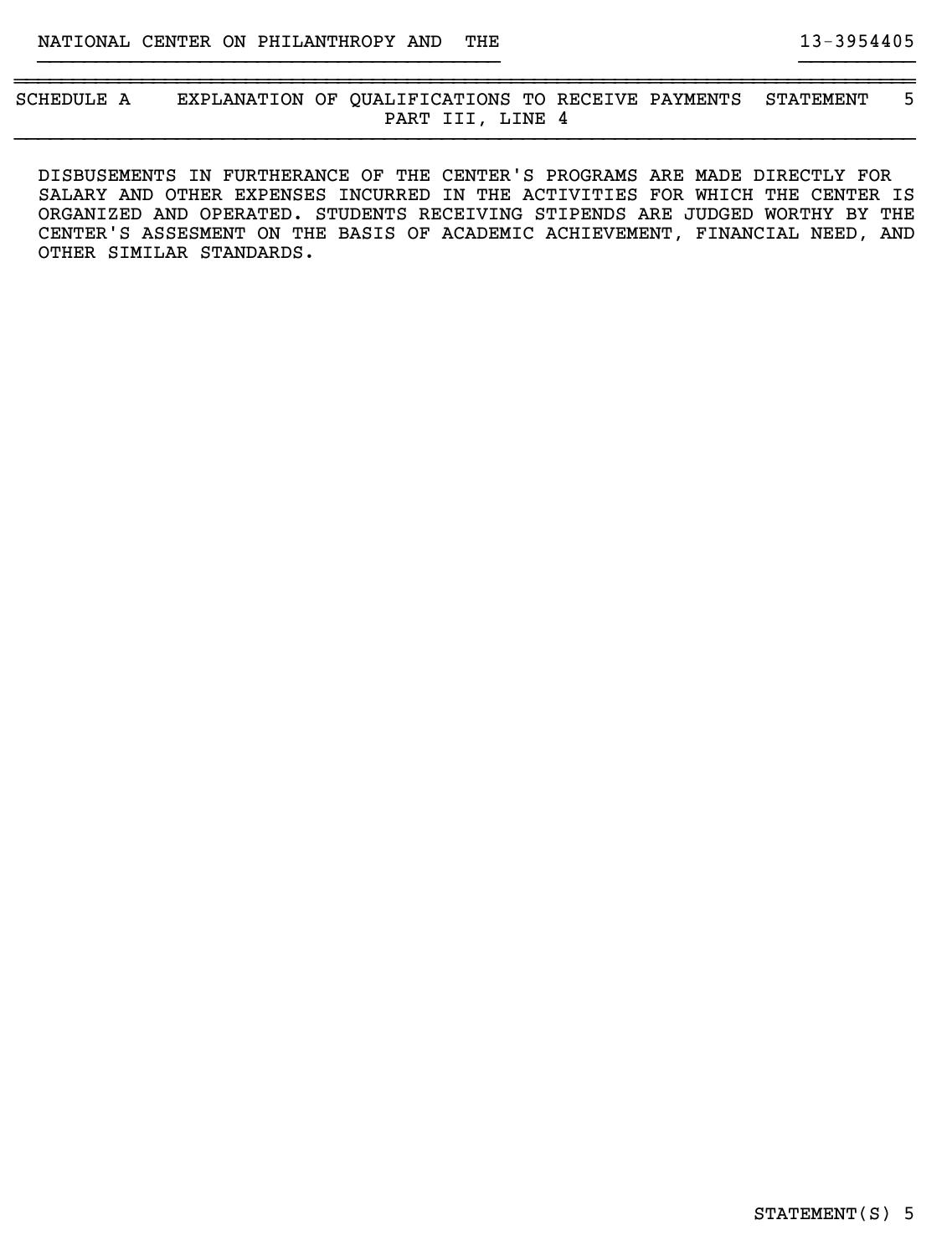|                                   | Form 8868 (12-2000)                                                                                                                                                                                       |                  |                                                  | Page 2                  |
|-----------------------------------|-----------------------------------------------------------------------------------------------------------------------------------------------------------------------------------------------------------|------------------|--------------------------------------------------|-------------------------|
|                                   |                                                                                                                                                                                                           |                  |                                                  | ⊘x                      |
|                                   | Note: Only complete Part II if you have already been granted an automatic 3-month extension on a previously filed Form 8868.                                                                              |                  |                                                  |                         |
|                                   | • If you are filing for an Automatic 3-Month Extension, complete only Part I (on page 1).                                                                                                                 |                  |                                                  |                         |
| Part II                           | Additional (not automatic) 3-Month Extension of Time - Must file Original and One Copy.                                                                                                                   |                  |                                                  |                         |
| Type or                           | Name of Exempt Organization                                                                                                                                                                               |                  | <b>Employer identification number</b>            |                         |
| print.                            | NATIONAL CENTER ON PHILANTHROPY AND                                                                                                                                                                       |                  |                                                  |                         |
| File by the                       | THE LAW                                                                                                                                                                                                   |                  | 13-3954405                                       |                         |
| extended<br>due date for          | Number, street, and room or suite no. If a P.O. box, see instructions.<br>110 WEST 3RD STREET - D'AGOSTINO HALL                                                                                           |                  | For IRS use only                                 |                         |
| filing the<br>return. See         | City, town or post office, state, and ZIP code. For a foreign address, see instructions.                                                                                                                  |                  |                                                  |                         |
| instructions.                     | NEW YORK, NY 10012                                                                                                                                                                                        |                  |                                                  |                         |
|                                   | <b>Check type of return to be filed</b> (File a separate application for each return):                                                                                                                    |                  |                                                  |                         |
| ⊘х                                | Form 990<br>Ø<br>Form 990-EZ<br>Form 990-T (sec. 401(a) or 408(a) trust) $\varnothing$<br>$\varnothing$                                                                                                   | Form 1041-A<br>Ø | Form 5227<br>Ø                                   | Form 8870               |
| Ø                                 | Form 990-BL<br>⊘<br>Form 990-PF<br>Ø<br>Form 990-T (trust other than above)<br>Ø                                                                                                                          | Form 4720<br>Ø   | Form 6069                                        |                         |
|                                   |                                                                                                                                                                                                           |                  |                                                  |                         |
|                                   | STOP: Do not complete Part II if you were not already granted an automatic 3-month extension on a previously filed Form 8868.                                                                             |                  |                                                  |                         |
|                                   |                                                                                                                                                                                                           |                  |                                                  | $\blacktriangleright$ 0 |
|                                   | If this is for a Group Return, enter the organization's four digit Group Exemption Number (GEN) [If this is for the whole group, check this                                                               |                  |                                                  |                         |
| box $\blacktriangleright \oslash$ | and attach a list with the names and EINs of all members the extension is for.<br>. If it is for <b>part</b> of the group, check this box $\blacktriangleright \varnothing$                               |                  |                                                  |                         |
|                                   |                                                                                                                                                                                                           |                  |                                                  |                         |
| 4                                 | JULY 15, 2002<br>I request an additional 3-month extension of time until<br>SEP 1, 2000                                                                                                                   |                  |                                                  |                         |
| 5                                 | For calendar year , or other tax year beginning<br>If this tax year is for less than 12 months, check reason:                                                                                             | and ending       | AUG 31, 2001<br>Ø<br>Change in accounting period |                         |
| 6<br>7                            | Ø<br>Ø<br>Initial return                                                                                                                                                                                  | Final return     |                                                  |                         |
|                                   | State in detail why you need the extension<br>INFORMATION REQUIRED TO FILE A COMPLETE AND ACCURATE TAX RETURN IS NOT                                                                                      |                  |                                                  |                         |
|                                   | YET AVAILABLE.                                                                                                                                                                                            |                  |                                                  |                         |
|                                   |                                                                                                                                                                                                           |                  |                                                  |                         |
|                                   |                                                                                                                                                                                                           |                  |                                                  |                         |
| 8a                                | If this application is for Form 990-BL, 990-PF, 990-T, 4720, or 6069, enter the tentative tax, less any                                                                                                   |                  |                                                  |                         |
|                                   |                                                                                                                                                                                                           |                  |                                                  |                         |
|                                   |                                                                                                                                                                                                           |                  |                                                  |                         |
| b                                 | If this application is for Form 990-PF, 990-T, 4720, or 6069, enter any refundable credits and estimated<br>tax payments made. Include any prior year overpayment allowed as a credit and any amount paid |                  |                                                  |                         |
|                                   | previously with Form 8868                                                                                                                                                                                 |                  |                                                  |                         |
| C                                 | Balance Due. Subtract line 8b from line 8a. Include your payment with this form, or, if required, deposit with FTD                                                                                        |                  |                                                  |                         |
|                                   | coupon or, if required, by using EFTPS (Electronic Federal Tax Payment System). See instructions \$                                                                                                       |                  |                                                  | N/A                     |
|                                   | <b>Signature and Verification</b>                                                                                                                                                                         |                  |                                                  |                         |
|                                   | Under penalties of perjury, I declare that I have examined this form, including accompanying schedules and statements, and to the best of my knowledge and belief,                                        |                  |                                                  |                         |
|                                   | it is true, correct, and complete, and that I am authorized to prepare this form.                                                                                                                         |                  |                                                  |                         |
| Signature $\blacktriangleright$   | Title $\blacktriangleright$                                                                                                                                                                               |                  | Date $\blacktriangleright$                       |                         |
|                                   | Notice to Applicant - To Be Completed by the IRS                                                                                                                                                          |                  |                                                  |                         |
| Ø                                 | We have approved this application. Please attach this form to the organization's return.                                                                                                                  |                  |                                                  |                         |
| Ø                                 | We have not approved this application. However, we have granted a 10-day grace period from the later of the date shown below or the due                                                                   |                  |                                                  |                         |
|                                   | date of the organization's return (including any prior extensions). This grace period is considered to be a valid extension of time for elections otherwise                                               |                  |                                                  |                         |
|                                   | required to be made on a timely return. Please attach this form to the organization's return.                                                                                                             |                  |                                                  |                         |
| Ø                                 | We have not approved this application. After considering the reasons stated in item 7, we cannot grant your request for an extension of time to                                                           |                  |                                                  |                         |
|                                   | file. We are not granting the 10-day grace period.                                                                                                                                                        |                  |                                                  |                         |
| Ø                                 | We cannot consider this application because it was filed after the due date of the return for which an extension was requested.                                                                           |                  |                                                  |                         |
| Ø<br>Other                        |                                                                                                                                                                                                           |                  |                                                  |                         |
|                                   |                                                                                                                                                                                                           |                  |                                                  |                         |
|                                   |                                                                                                                                                                                                           |                  |                                                  |                         |
| Director                          |                                                                                                                                                                                                           |                  | Date                                             |                         |
|                                   | Alternate Mailing Address - Enter the address if you want the copy of this application for an additional 3-month extension returned to an address<br>different than the one entered above.                |                  |                                                  |                         |
|                                   | Name                                                                                                                                                                                                      |                  |                                                  |                         |
|                                   | C/O NEW YORK UNIVERSITY TAX SERVICES                                                                                                                                                                      |                  |                                                  |                         |
| Type                              | Number and street (include suite, room, or apt. no.) Or a P.O. box number                                                                                                                                 |                  |                                                  |                         |
| or print                          | 838 BROADWAY, 4TH FLOOR                                                                                                                                                                                   |                  |                                                  |                         |
|                                   | City or town, province or state, and country (including postal or ZIP code)                                                                                                                               |                  |                                                  |                         |
|                                   | NEW YORK, N.Y. 10003-4812                                                                                                                                                                                 |                  |                                                  |                         |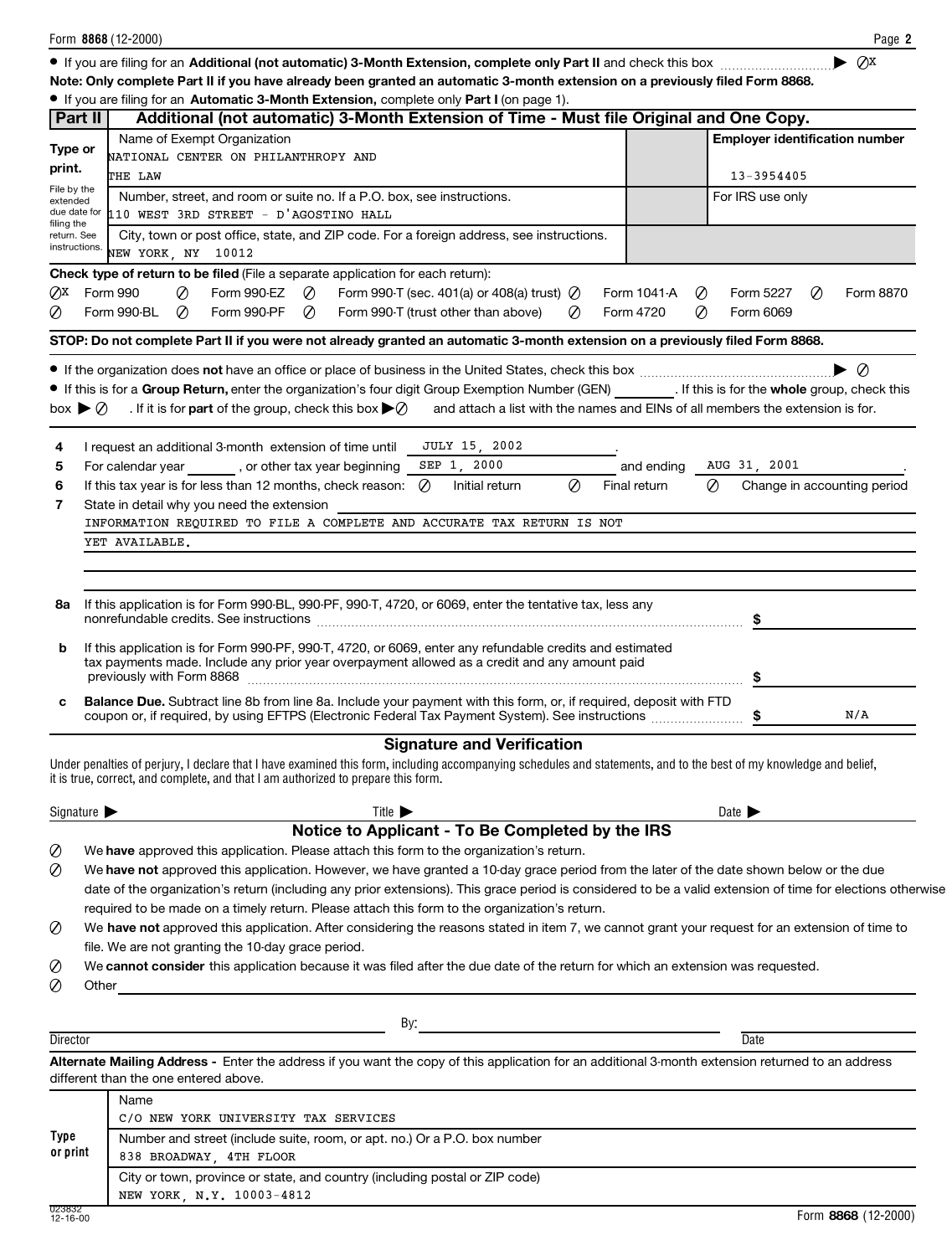## **TAX RETURN FILING INSTRUCTIONS**

NEW YORK ANNUAL FINANCIAL REPORT

## **FOR THE YEAR ENDING**

August 31, 2001

| <b>Prepared for</b>                      | National Center On Philanthropy and<br>The Law<br>110 West 3rd Street - D'Agostino Hall<br>New York, NY 10012                                                                                                                                                                                                                                                                                                           |
|------------------------------------------|-------------------------------------------------------------------------------------------------------------------------------------------------------------------------------------------------------------------------------------------------------------------------------------------------------------------------------------------------------------------------------------------------------------------------|
| <b>Prepared by</b>                       | New York University<br>838 Broadway 4th Floor<br>New York, N.Y. 10003                                                                                                                                                                                                                                                                                                                                                   |
| Mail tax<br>return to                    | State of New York<br>Office of the Attorney General<br>Charities Bureau<br>120 Broadway, New York, NY 10271                                                                                                                                                                                                                                                                                                             |
| Return must be<br>mailed on<br>or before | April 15, 2002                                                                                                                                                                                                                                                                                                                                                                                                          |
| <b>Special</b><br><b>Instructions</b>    | The report should be signed and dated by the authorized<br>$indivial(s)$ .<br>Enclose a check for \$250 made payable to New York State<br>Department of Law. Include the organization's state<br>registration number(s) on the remittance.<br>Please be sure the attached copy of federal IRS Form 990 has<br>been signed.<br>Please be sure the attached certification form has been<br>properly signed and notarized. |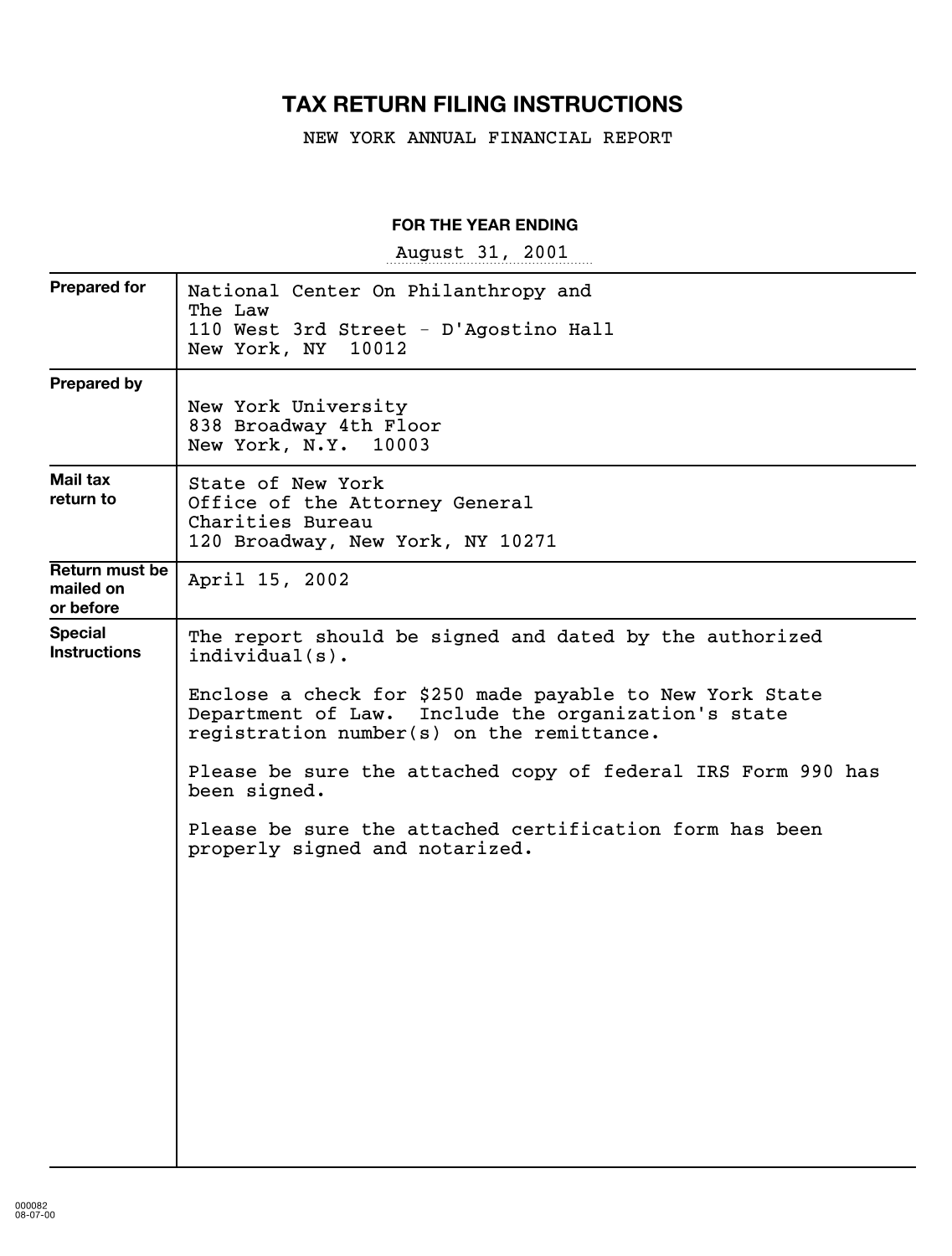## **CERTIFICATION TO ACCOMPANY REPORTS SUBMITTED ON FORMS OTHER THAN OFFICIAL OFFICE OF THE ATTORNEY GENERAL REPORT FORMS**

The following certification shall accompany reports submitted on forms other than official Attorney General report forms:

| State of                                                                                                          | SS.:<br>÷. |                                     |
|-------------------------------------------------------------------------------------------------------------------|------------|-------------------------------------|
| County of                                                                                                         |            |                                     |
| I (We) swear under oath that the following documents attached hereto: (list submitted documents)                  |            |                                     |
| FORM 990, SCHEDULE A AND FORM CHAR 003, SECURITIES SCHEDULE                                                       |            |                                     |
| all of which comprise the 2000 (insert year of report) periodic report for<br>NATIONAL CENTER ON PHILANTHROPY AND |            | (insert legal name of organization) |
| THE LAW                                                                                                           |            |                                     |
| correct and complete.                                                                                             |            |                                     |
| Name (printed)                                                                                                    | Signature  | Title                               |
| Name (printed)                                                                                                    | Signature  | Title                               |
| Name (printed)                                                                                                    | Signature  | <b>Title</b>                        |
| Sworn to before me this<br>day of                                                                                 |            |                                     |

NOTARY PUBLIC

CHAR010 (1/99)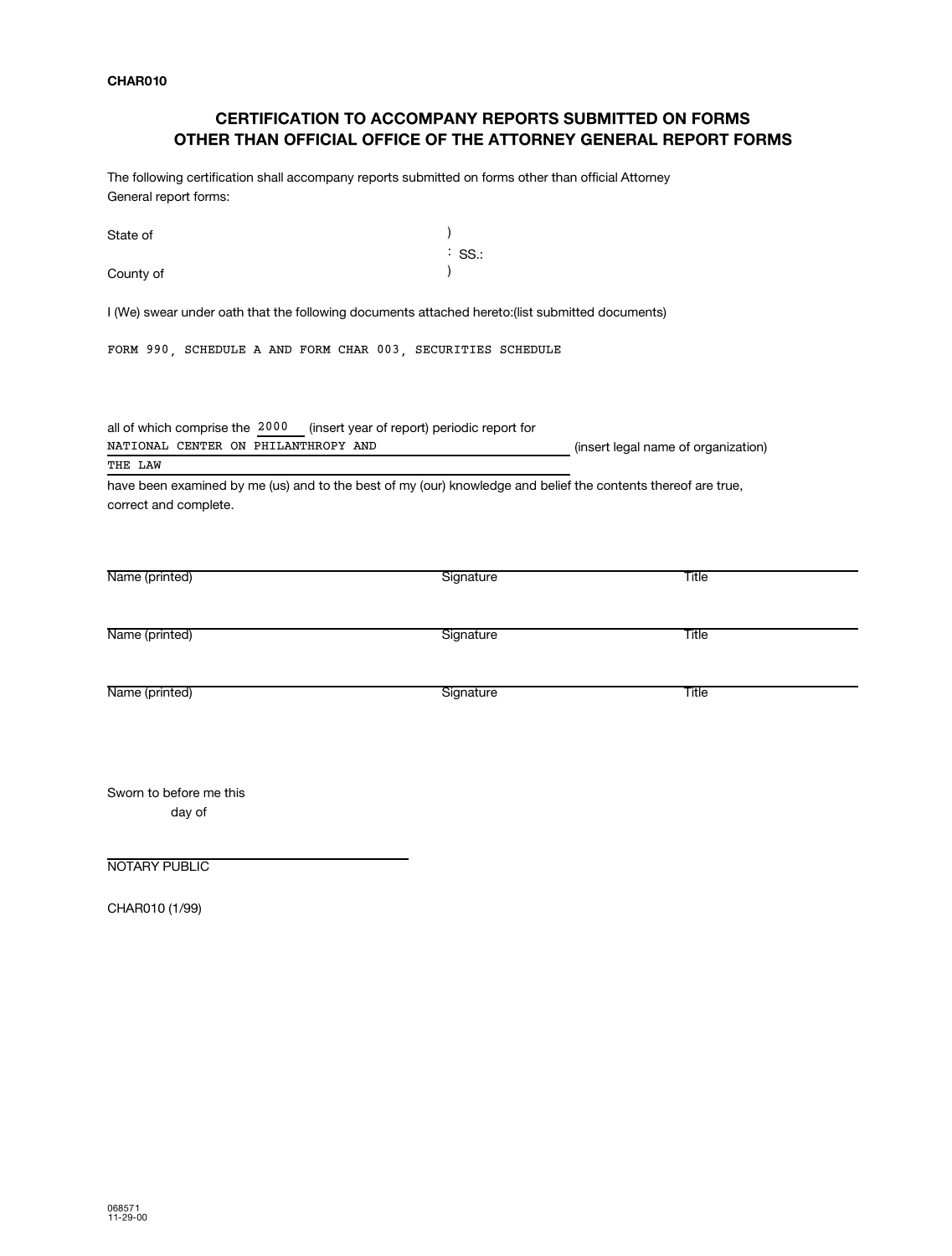| FULL OFFICIAL NAME AND ADDRESS OF ORGANIZATION                                                                                                                                                                                                       |                                                                                | <b>ANNUAL FINANCIAL REPORT</b>          |               |                                               | <b>CHAR 497</b>                                                                                                      |
|------------------------------------------------------------------------------------------------------------------------------------------------------------------------------------------------------------------------------------------------------|--------------------------------------------------------------------------------|-----------------------------------------|---------------|-----------------------------------------------|----------------------------------------------------------------------------------------------------------------------|
|                                                                                                                                                                                                                                                      |                                                                                | (Charitable Organization)               |               |                                               |                                                                                                                      |
| NATIONAL CENTER ON PHILANTHROPY AND                                                                                                                                                                                                                  |                                                                                | FOR THE YEAR ENDED 08/31/2001           |               |                                               |                                                                                                                      |
| THE LAW                                                                                                                                                                                                                                              |                                                                                |                                         |               |                                               | STATE OF NEW YORK, OFFICE OF THE ATTORNEY                                                                            |
| 110 WEST 3RD STREET - D'AGOSTINO HALL                                                                                                                                                                                                                |                                                                                |                                         |               |                                               | <b>GENERAL CHARITIES BUREAU</b> 120 Broadway, New York, NY 10271                                                     |
| NEW YORK, NY 10012                                                                                                                                                                                                                                   |                                                                                |                                         |               |                                               | http://www.oag.state.ny.us/charities                                                                                 |
| Ø<br>"X" BOX, IF ADDRESS HAS BEEN CHANGED                                                                                                                                                                                                            |                                                                                | ORGANIZATION'S TELEPHONE NUMBER<br>Area |               |                                               |                                                                                                                      |
|                                                                                                                                                                                                                                                      |                                                                                | Code:<br>212                            |               | Number: 998-2913                              | Extension:                                                                                                           |
| <b>STATE REGISTRATION NUMBER</b>                                                                                                                                                                                                                     |                                                                                |                                         |               |                                               | FOR OFFICE USE ONLY                                                                                                  |
| 69652                                                                                                                                                                                                                                                | This form, including any attachments,<br>is a public record and a copy will be |                                         | DATE RECEIVED |                                               | <b>EXAMINED BY/DATE</b>                                                                                              |
| FEDERAL I.D. NUMBER                                                                                                                                                                                                                                  | provided upon request to any                                                   |                                         | RECEIPT NO.   |                                               | AMOUNT                                                                                                               |
| 13-3954405                                                                                                                                                                                                                                           | interested persons.                                                            |                                         |               |                                               |                                                                                                                      |
| "X" box if your total contributions did not exceed \$25,000 and you did not engage the services of a professional fund raiser or a                                                                                                                   |                                                                                |                                         |               |                                               |                                                                                                                      |
| commercial co-venturer during this fiscal year (See INSTRUCTIONS: REPORT CATEGORIES AND FEES).<br>Ø<br>This is a combined report for organizations (See INSTRUCTIONS: FOR REPORT CATEGORIES AND FEES).                                               |                                                                                |                                         |               |                                               |                                                                                                                      |
| <b>FINANCIAL SUMMARY</b>                                                                                                                                                                                                                             |                                                                                |                                         |               |                                               | <b>TOTAL</b>                                                                                                         |
| <b>Support and Revenue</b>                                                                                                                                                                                                                           |                                                                                |                                         |               |                                               |                                                                                                                      |
|                                                                                                                                                                                                                                                      |                                                                                |                                         |               |                                               | 107,683.                                                                                                             |
|                                                                                                                                                                                                                                                      |                                                                                |                                         |               |                                               |                                                                                                                      |
|                                                                                                                                                                                                                                                      |                                                                                |                                         |               |                                               |                                                                                                                      |
| 4. Program service revenue www.communication.com/www.communication.com/www.communication.com/www.communication                                                                                                                                       |                                                                                |                                         |               |                                               |                                                                                                                      |
|                                                                                                                                                                                                                                                      |                                                                                |                                         |               |                                               | $<$ 158,551.>                                                                                                        |
| 6. Total support and revenue (add lines 1 through 5) ………………………………………………………………………                                                                                                                                                                     |                                                                                |                                         |               |                                               | $< 50.868$ .                                                                                                         |
|                                                                                                                                                                                                                                                      |                                                                                |                                         |               |                                               |                                                                                                                      |
| <b>Expenses</b>                                                                                                                                                                                                                                      |                                                                                |                                         |               |                                               |                                                                                                                      |
| Program services (list individually):                                                                                                                                                                                                                |                                                                                |                                         |               |                                               |                                                                                                                      |
| 7. SUPPORT OF THE NATIONAL CENTER ON PHILANTHROPY AND THE LAW                                                                                                                                                                                        |                                                                                |                                         |               | <u> 1990 - Johann Amerikaanse Staatsman (</u> | 590,654.                                                                                                             |
| 8.                                                                                                                                                                                                                                                   |                                                                                |                                         |               |                                               |                                                                                                                      |
| <u> 1989 - Jacques Maria de Santa Carlos de Santa Carlos de Santa Carlos de Santa Carlos de Santa Carlos de Santa</u><br>9.<br><u> 1980 - Jan Samuel Barbara, martin da shekara ta 1980 - An tsara tsa 1980 - An tsa 1980 - An tsa 1980 - An tsa</u> |                                                                                |                                         |               |                                               |                                                                                                                      |
| 10.                                                                                                                                                                                                                                                  |                                                                                |                                         |               |                                               | <u> 1990 - Jan James James James James James James James James James James James James James James James James J</u> |
|                                                                                                                                                                                                                                                      |                                                                                |                                         |               |                                               |                                                                                                                      |
|                                                                                                                                                                                                                                                      |                                                                                |                                         |               |                                               |                                                                                                                      |
|                                                                                                                                                                                                                                                      |                                                                                |                                         |               |                                               | 590.654.                                                                                                             |
|                                                                                                                                                                                                                                                      |                                                                                |                                         |               |                                               | 48,185.                                                                                                              |
| 15. Fund raising expenses <b>Commission Commission Commission</b> Commission Commission Commission                                                                                                                                                   |                                                                                |                                         |               |                                               | 42.315.                                                                                                              |
|                                                                                                                                                                                                                                                      |                                                                                |                                         |               |                                               |                                                                                                                      |
|                                                                                                                                                                                                                                                      |                                                                                |                                         |               |                                               | 681,154.                                                                                                             |
|                                                                                                                                                                                                                                                      |                                                                                |                                         |               |                                               |                                                                                                                      |
| 17. Excess (deficit) of support and revenue over expenses                                                                                                                                                                                            |                                                                                |                                         |               |                                               |                                                                                                                      |
| (line 6 minus line 16) <b>2006</b> 10 minus line 16) <b>2006</b> 10 minus and the sense of the sense of the sense of the sense of the sense of the sense of the sense of the sense of the sense of the sense of the sense of the sense o             |                                                                                |                                         |               |                                               | < 732.022.                                                                                                           |
| 18. Fund balances or net worth at beginning of year manufactured contained and contained and contained and the                                                                                                                                       |                                                                                |                                         |               |                                               | 3,786,779.                                                                                                           |
| 19. Other changes in fund balances or net worth (attach explanation) manufactured content content of the content                                                                                                                                     |                                                                                |                                         |               |                                               |                                                                                                                      |
| 20. Fund balances or net worth at end of year (add lines 17 through 19) manual content content content content                                                                                                                                       |                                                                                |                                         |               |                                               | 3,054,757.                                                                                                           |
|                                                                                                                                                                                                                                                      |                                                                                |                                         |               |                                               |                                                                                                                      |
| Summary of Balance Sheet (as of 08/31/2001 )                                                                                                                                                                                                         |                                                                                |                                         |               |                                               |                                                                                                                      |
|                                                                                                                                                                                                                                                      |                                                                                |                                         |               |                                               | 3,055,257.                                                                                                           |
|                                                                                                                                                                                                                                                      |                                                                                |                                         |               |                                               | 500.                                                                                                                 |
|                                                                                                                                                                                                                                                      |                                                                                |                                         |               |                                               |                                                                                                                      |
| 23. Fund balances (line 21 minus line 22) www.communically.community.community.community.community.com                                                                                                                                               |                                                                                |                                         |               |                                               | 3,054,757.                                                                                                           |
|                                                                                                                                                                                                                                                      |                                                                                |                                         |               |                                               |                                                                                                                      |
|                                                                                                                                                                                                                                                      |                                                                                |                                         |               |                                               |                                                                                                                      |
|                                                                                                                                                                                                                                                      |                                                                                |                                         |               |                                               |                                                                                                                      |
| Explanation of income and expense items, if required:                                                                                                                                                                                                |                                                                                |                                         |               |                                               |                                                                                                                      |
|                                                                                                                                                                                                                                                      |                                                                                |                                         |               |                                               |                                                                                                                      |
|                                                                                                                                                                                                                                                      |                                                                                |                                         |               |                                               |                                                                                                                      |
|                                                                                                                                                                                                                                                      |                                                                                |                                         |               |                                               |                                                                                                                      |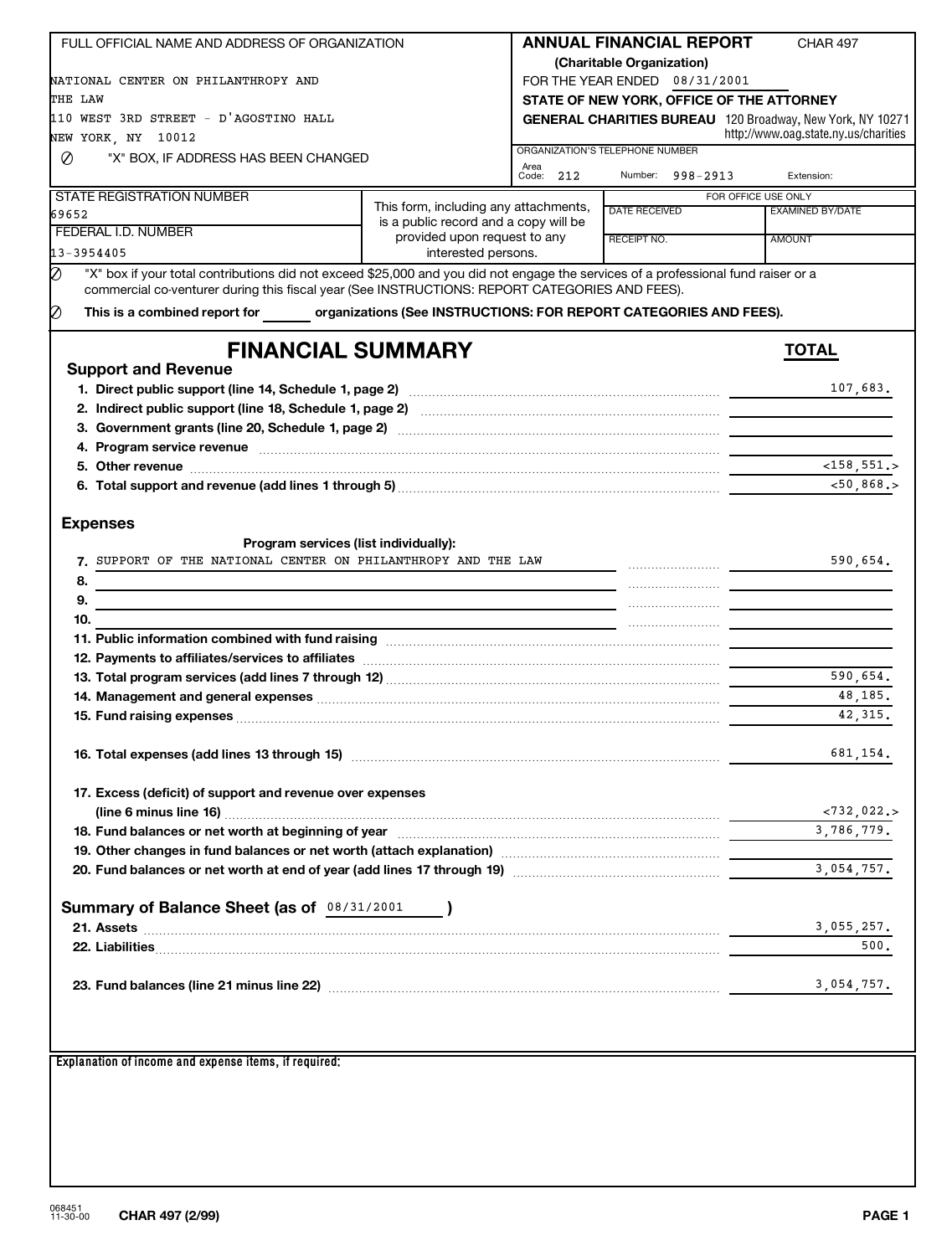## **SCHEDULE 1: CONTRIBUTIONS NOTE: Do not report donated services or facilities in this schedule.**

|                                                                                                                                  | <b>TOTAL</b>                                        | <b>Portion other</b> |
|----------------------------------------------------------------------------------------------------------------------------------|-----------------------------------------------------|----------------------|
|                                                                                                                                  | <b>AMOUNT</b>                                       | than cash            |
| <b>Direct Public Support</b>                                                                                                     |                                                     |                      |
|                                                                                                                                  | 107,683.                                            |                      |
|                                                                                                                                  |                                                     |                      |
|                                                                                                                                  |                                                     |                      |
|                                                                                                                                  |                                                     |                      |
|                                                                                                                                  |                                                     |                      |
|                                                                                                                                  |                                                     |                      |
|                                                                                                                                  |                                                     |                      |
| 8.<br><u> Antonio Alemania de San Antonio de Antonio de Antonio de Antonio de Antonio de Antonio de Antonio de Antonio</u><br>9. |                                                     |                      |
|                                                                                                                                  |                                                     | 0.                   |
| 10. Total general public support (add lines 1 through 9) <i></i>                                                                 | 107,683.                                            |                      |
|                                                                                                                                  |                                                     |                      |
|                                                                                                                                  |                                                     |                      |
|                                                                                                                                  |                                                     |                      |
|                                                                                                                                  | 107,683.                                            | 0.                   |
| (Transfer total line 14 to page 1, line 1)                                                                                       |                                                     |                      |
| <b>Indirect Public Support</b>                                                                                                   |                                                     |                      |
|                                                                                                                                  |                                                     |                      |
|                                                                                                                                  |                                                     |                      |
|                                                                                                                                  |                                                     |                      |
|                                                                                                                                  |                                                     |                      |
|                                                                                                                                  |                                                     |                      |
| (Transfer total line 18 to page 1, line 2)                                                                                       |                                                     |                      |
| <b>Government Grants</b>                                                                                                         |                                                     |                      |
| 19. Specify Agency:                                                                                                              |                                                     |                      |
| (a) $\qquad \qquad$                                                                                                              |                                                     |                      |
| (b)<br><u> Alexandria de la contrada de la contrada de la contrada de la contrada de la contrada de la contrada de la c</u>      |                                                     |                      |
| (c)<br>and the control of the control of the control of the control of the control of the control of the control of the          |                                                     |                      |
| (d)<br><u> 1980 - Andrea Andrew Maria (h. 1980).</u>                                                                             |                                                     |                      |
|                                                                                                                                  |                                                     |                      |
|                                                                                                                                  |                                                     |                      |
| (Transfer total line 20 to page 1, line 3.)                                                                                      |                                                     |                      |
|                                                                                                                                  |                                                     |                      |
|                                                                                                                                  | 107,683.                                            | 0.                   |
|                                                                                                                                  |                                                     |                      |
| <b>ACTIVITY STATEMENTS</b>                                                                                                       |                                                     |                      |
|                                                                                                                                  |                                                     | $QX$ NO              |
|                                                                                                                                  | Period audited: <b>Period</b> and <b>Example 20</b> |                      |
| 2. Does your organization allocate costs of multipurpose activities among program services, management and general,              |                                                     | YES*<br>$QX$ NO      |
| *If YES, see INSTRUCTIONS: Reporting Joint Costs of Multi-Purpose Activities.                                                    |                                                     |                      |
| Did vous examization receive denated services or the use of materials, equipment or facilities at no charge or at                |                                                     |                      |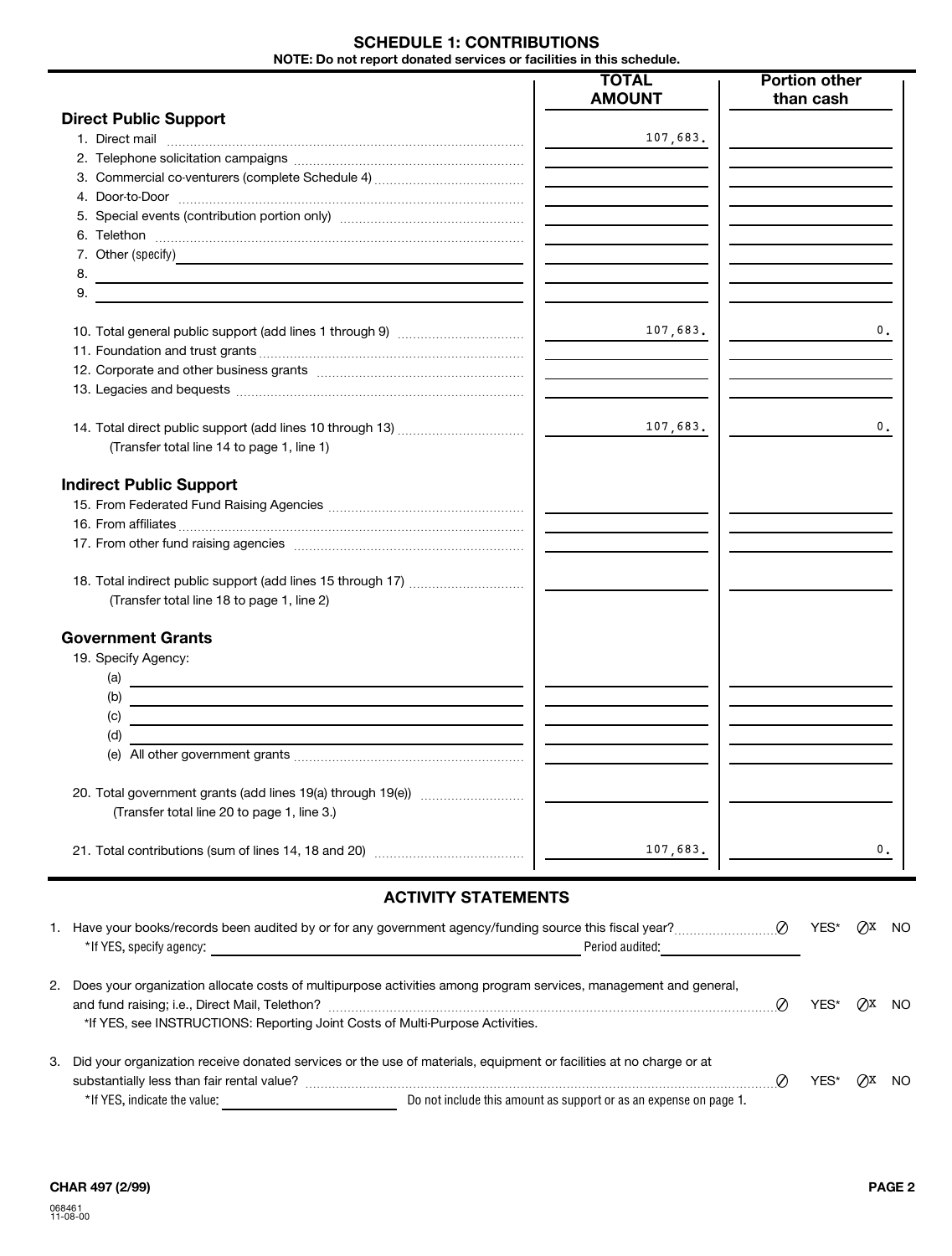#### **SCHEDULE 2: PROFESSIONAL FUND RAISERS (PFR)** NONE

| <b>ITEM</b>                                                              | <b>EVENT</b> | <b>EVENT</b> | <b>EVENT</b> | <b>EVENT</b> |
|--------------------------------------------------------------------------|--------------|--------------|--------------|--------------|
| 1. Brief description of campaign,<br>drive or event                      |              |              |              |              |
| 2. Date or period covered                                                |              |              |              |              |
| 3. PFR name and address                                                  |              |              |              |              |
| 4. Total public donations*                                               |              |              |              |              |
| 5. All payments to PFR                                                   |              |              |              |              |
| 6. All other fund raising expenses of the<br>organization for each event |              |              |              |              |
| 7. Total expenses (line 5 plus line 6)                                   |              |              |              |              |
| 8. Net proceeds (line 4 minus line 7)                                    |              |              |              |              |

\*On line 4, DO NOT exclude amounts retained by PFR (e.g., amounts reported on line 5).

## **SCHEDULE 3: FUND RAISING COUNSEL (FRC)**

NONE

| <b>ITEM</b>                      | <b>COUNSEL</b> | <b>COUNSEL</b> | <b>COUNSEL</b> | <b>COUNSEL</b> |
|----------------------------------|----------------|----------------|----------------|----------------|
| 1. Brief description of services |                |                |                |                |
| 2. Date or period covered        |                |                |                |                |
| 3. FRC name and address          |                |                |                |                |
| 4. All payments to FRC<br>.      |                |                |                |                |

### **SCHEDULE 4: COMMERCIAL CO-VENTURERS (CCV)** NONE

|          | <b>ITEM</b>                                                                                                                                    | <b>EVENT</b>                                      | <b>EVENT</b>                      | <b>EVENT</b>                              | <b>EVENT</b>                |
|----------|------------------------------------------------------------------------------------------------------------------------------------------------|---------------------------------------------------|-----------------------------------|-------------------------------------------|-----------------------------|
| 1.<br>2. | Brief description of sale or event<br>Date or period covered                                                                                   |                                                   |                                   |                                           |                             |
|          | 3. CCV name and address                                                                                                                        |                                                   |                                   |                                           |                             |
| 4.       | Brief description of financial terms<br>and conditions of written contract                                                                     |                                                   |                                   |                                           |                             |
| 5.       | Has your organization received an<br>accounting from the commercial co-<br>venturer as prescribed by section<br>173-a(3) of Article 7-A of the | $\oslash$<br><b>YES</b><br>$\oslash$<br><b>NO</b> | <b>YES</b><br>Ø<br>Ø<br><b>NO</b> | <b>YES</b><br>Ø<br>$\oslash$<br><b>NO</b> | <b>YES</b><br>Ø<br>Ø<br>NO. |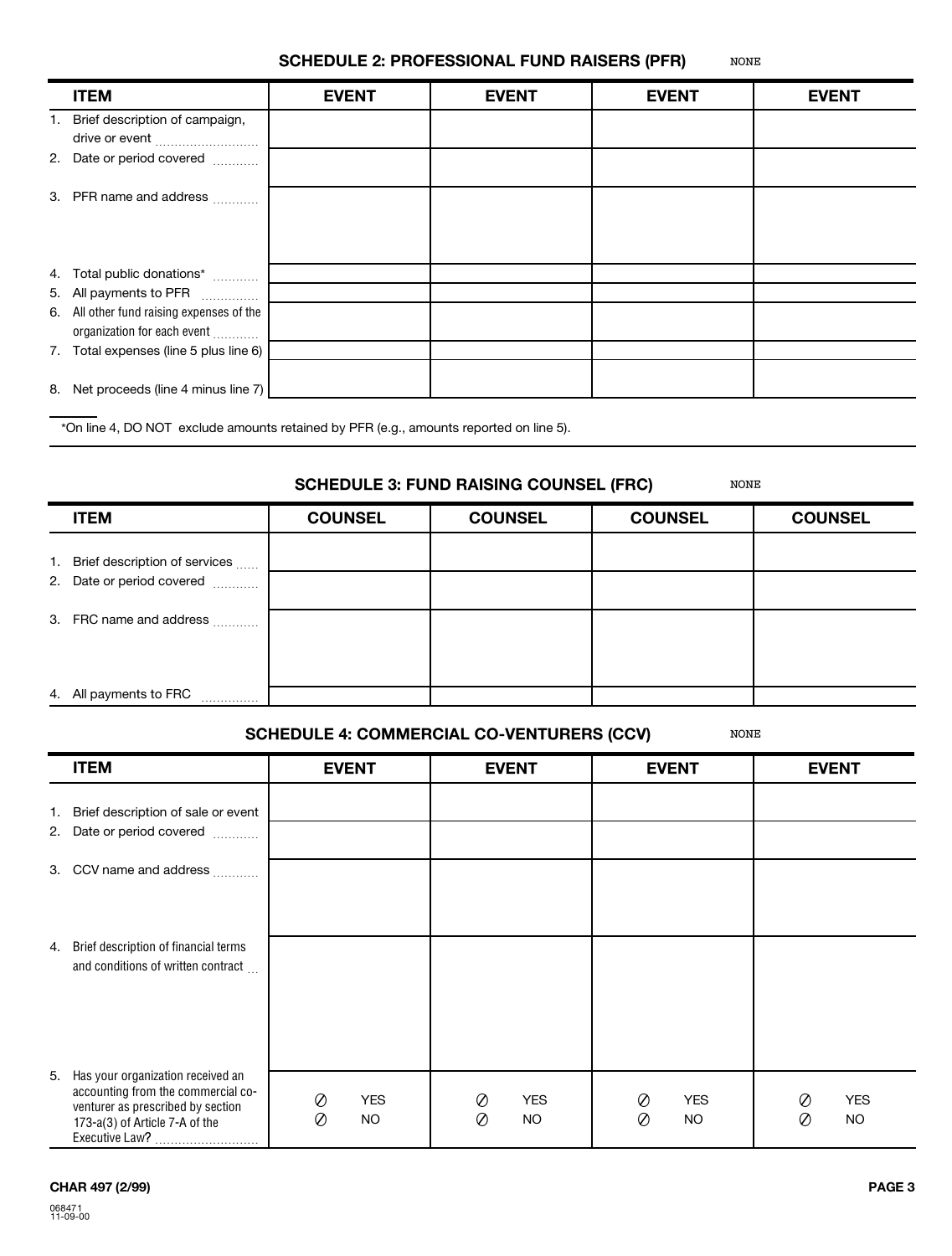### WHERE TOTAL SUPPORT AND REVENUE IS:

\$75,000 or less NO Public Accountant's Report is needed: Skip to CERTIFICATION BY CHARITABLE ORGANIZATION, below.

\$75,001 to \$150,000 … Have an Independent Public Accountant complete and sign the "(REVIEW)" section below <u>OR</u>, SEE INSTRUCTIONS: INDEPENDENT PUBLIC ACCOUNTANT'S REPORT. Then complete CERTIFICATION BY CHARITABLE ORGANIZATION, below.

More than \$150,000 EITHER have an Independent Public Accountant complete and sign the "(AUDIT)" section below OR, SEE INSTRUCTIONS: INDEPENDENT PUBLIC ACCOUNTANT'S REPORT. Then complete CERTIFICATION BY CHARITABLE ORGANIZATION, below.

### INDEPENDENT PUBLIC ACOUNTANT'S REPORT (REVIEW)

We have reviewed the accompanying balance sheet (Part IV) of Form 990 of

as of experience in and the related statement of support, revenue and expenses and changes in fund balances (Part I) and statement of functional expenses (Part II) of Form 990 for the year then ended, in accordance with standards established by the American Institute of Certified Public Accountants. All information included in these financial statements is the representation of the management of the charitable organization.

A review consists principally of inquiries of company personnel and analytical procedures applied to financial data. It is substantially less in scope than an audit in accordance with generally accepted auditing standards, the objective of which is the expression of an opinion regarding the financial statements taken as a whole. Accordingly, we do not express such an opinion. Based on this review, we are not aware of any material modifications that should be made to the accompanying financial statements in order for them to be in conformity with generally accepted accounting principles.

NAME OF FIRM OR INDIVIDUAL PRACTITIONER

ADDRESS

SIGNATURE OF FIRM OR INDIVIDUAL PRACTITIONER

## INDEPENDENT PUBLIC ACOUNTANT'S REPORT (AUDIT)

IF FIRM, NAME OF ENGAGEMENT PARTNER

We have audited the balance sheet (Part IV) of Form 990 of

### SEE AUDITED FINANCIAL STATEMENT ATTACHED

as of 08/31/01 and the related statement of support, revenue and expenses and changes in fund balances (Part I) and statement of functional expenses (Part II) for the year then ended included in the accompanying Internal Revenue Service Form 990. These financial statements are the responsibility of the Organization's management. Our responsibility is to express an opinion on these financial statements based on our audit. 08/31/01

We conducted our audit in accordance with generally accepted auditing standards. Those standards require that we plan and perform the audit to obtain reasonable assurance about whether the financial statements are free of material misstatement. An audit includes examining, on a test basis, evidence supporting the amounts and disclosures in the financial statements. An audit also includes assessing the accounting principles used and significant estimates made by management, as well as evaluating the overall financial statement presentation. We believe that our audit provides a reasonable basis for our opinion.

In our opinion, the financial statements referred to above present fairly, in all material respects, the financial position of the organization as of the above date, and the results of its operations for the year then ended, in conformity with generally accepted accounting principles.

Our audit was made for the purpose of forming an opinion on the financial statements referred to in the first paragraph taken as a whole. The accompanying information on pages **the interpretation** is presented for purposes of additional analysis and is not a required part of the financial statements referred to above. Such information, except for that portion marked "unaudited," on which we express no opinion, has been subjected to the auditing procedures applied in the audit of the financial statements referred to above; and, in our opinion, the information is fairly stated in all material respects in relation to these financial statements taken as a whole.

| SEE AUDITED FINANCIAL STATEMENT ATTACHED     | SEE AUDITED FINANCIAL STATEMENT ATTACHED | 10/12/01 |
|----------------------------------------------|------------------------------------------|----------|
| NAME OF FIRM OR INDIVIDUAL PRACTITIONER      | <b>ADDRESS</b>                           | DATE     |
|                                              |                                          |          |
| SIGNATURE OF FIRM OR INDIVIDUAL PRACTITIONER | IF FIRM. NAME OF ENGAGEMENT PARTNER      |          |

### CERTIFICATION BY CHARITABLE ORGANIZATION

Under penalties of perjury, we declare that we reviewed this report, accompanying Federal Form 990 with attached schedules and, to the best of our knowledge and belief, it is true, correct and complete in accordance with the rules of the New York State Office of the Attorney General, Charities Bureau and the instructions applicable to this report.

| Signature of President or Authorized Officer                                                                             | Title | Date Signed |  |  |  |
|--------------------------------------------------------------------------------------------------------------------------|-------|-------------|--|--|--|
|                                                                                                                          |       |             |  |  |  |
|                                                                                                                          |       |             |  |  |  |
| Signature of Chief Financial Officer                                                                                     | Title | Date Signed |  |  |  |
|                                                                                                                          |       |             |  |  |  |
|                                                                                                                          |       |             |  |  |  |
| After this report has been fully concented bu turn distinct efficiels, send it with concenciate ATTAQUMENTO and EEE to a |       |             |  |  |  |

After this report has been fully executed by two distinct officials, send it with appropriate ATTACHMENTS and FEE to:

Office of the Attorney General, Charities Bureau, 120 Broadway, New York, New York 10271

If contributions received exceed \$25,000, submit the appropriate fee, indicated below:

\$10, if total support and revenue is \$150,000 or less;

\$25, if total support and revenue exceeds \$150,000.

DATE